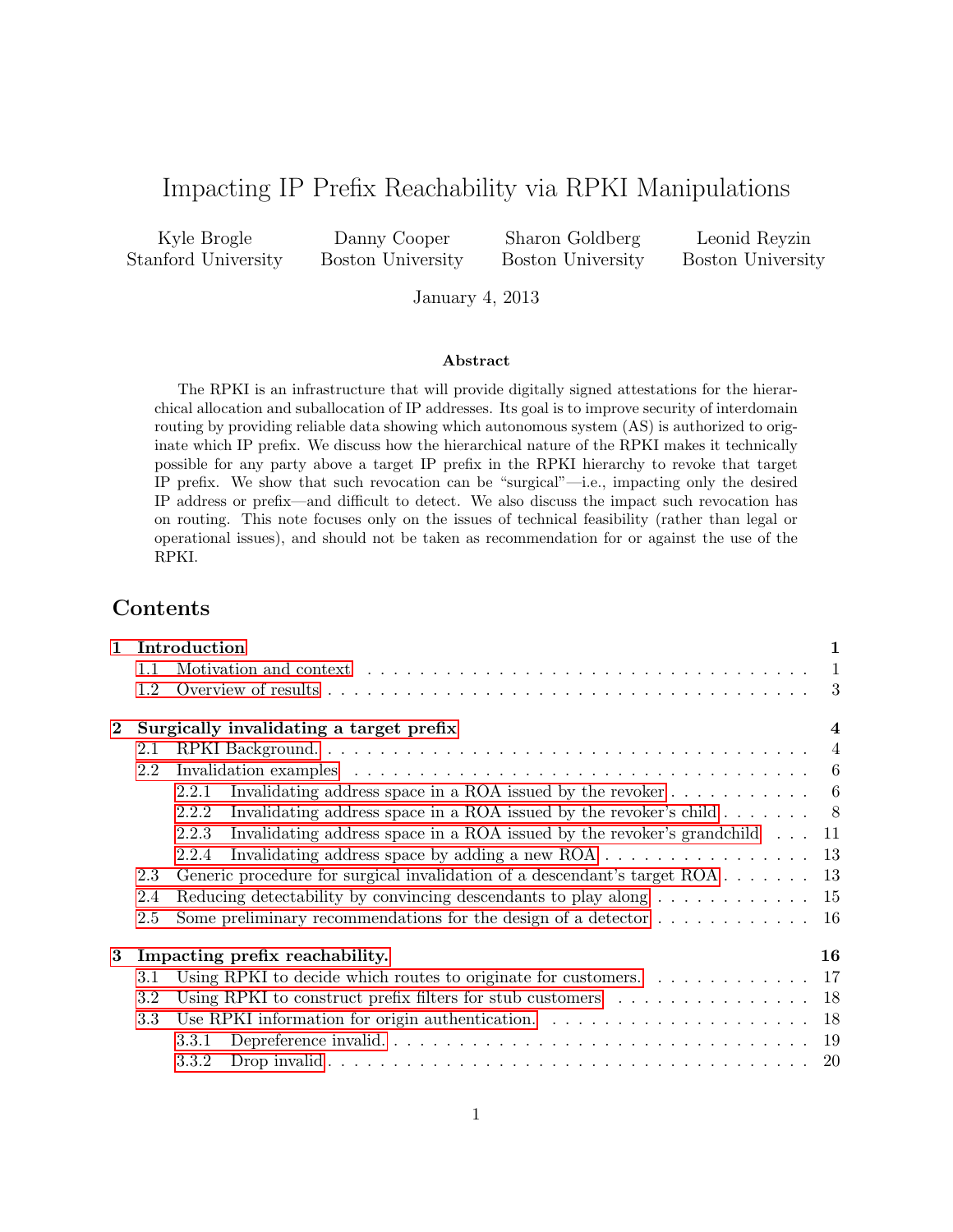# <span id="page-1-0"></span>1 Introduction

The RPKI (see [RFC 6480\)](http://tools.ietf.org/html/rfc6480) is an infrastructure to support improved security for BGP routing. It enables an entity to verifiably assert that it is the legitimate holder of a set of IP prefixes, as well as to authorize an AS to originate an IP prefix in BGP. The information in the RPKI can be used to blunt the impact of the most common types of attacks on routing, namely prefix hijacks and subprefix hijacks [\[9,](#page-21-0) [22,](#page-22-0) [26\]](#page-22-1).

IP address allocation generally operates in a hierarchical manner. IANA sits at the root of the hierarchy, allocating IP prefixes to the Regional Internet Registries  $(RIRs)$ .<sup>[1](#page-1-2)</sup> The RIRs then delegate subsets of their address space to national/local internet registries (NIRs or LIRs) or ISPs, who can then further delegate subsets of the space to other ISPs or customers. The RPKI adds cryptographic signatures to this hierarchy: it enables parties to digitally sign statements which indicate that they are delegating IP prefixes, as well as statements which indicate that they are authorizing ASes to originate IP prefixes (in both cases, the signing party, unless it is a root of the hierarchy<sup>[2](#page-1-3)</sup>, would also have to show that it was delegated this IP prefix through the RPKI).

Recently, however, concerns have been expressed that, while RPKI eliminates some risks, it may introduce new ones [\[4,](#page-21-1) [25\]](#page-22-2). The RPKI allows delegators of address space to alter or revoke their delegations (by modifying certificates and employing certificate revocation lists). This power is unilateral, not requiring any action on the part of the recipient. Therefore, RPKI may provide the delegators of address space with a technical means to easily and unilaterally revoke it in a manner that could affect prefix reachablity in BGP. The concern is that this power can be abused.

The goal of this note is to provide a technical analysis of this concern. We show that it is technically feasible for any party to invalidate a target IP-prefix-to-AS mapping contained in any certificate below it in the RPKI hierarchy. Moreover, this action can be done in a 'surgical' manner, in the sense that it need not invalidate any IP-prefix-to-AS mapping other than that of the target. We also discuss the nuances involved in determining when the invalidation of an IP-prefix-to-AS mapping in the RPKI can harm prefix reachability in BGP.

### <span id="page-1-1"></span>1.1 Motivation and context

At a very high level, we are interested in the following question: can one party (the revoker) use RPKI to unilaterally impact the reachability of a target IP prefix? This note focuses only on the technical issues behind this question: we consider what is possible within the RPKI specification. We do not assess whether some revocations would violate ICANN rules, registries' agreement with their constituent members, business contracts, or local laws (while such an assessment would be valuable, we note that legal limits are frequently ignored in the face of political and other pressures and, moreover, can be modified locally by new laws).

Concerns expressed in the past [\[4,](#page-21-1) [25\]](#page-22-2) were focused mainly on RIRs and NIRs being obliged by their governments to revoke certificates in response to "takedown" requests, raising significant questions of policy, economics, and civil rights. Indeed, there is a risk that a government may use lawful process or extralegal pressures to force an RIR, NIR, or LIR within its jurisdiction to use the RPKI to revoke IP addresses that host content found to be undesirable or illegal, notwithstanding the registries contractual obligations with ICANN and their constituent members.

<span id="page-1-3"></span><span id="page-1-2"></span><sup>&</sup>lt;sup>1</sup>In a few legacy cases, IANA bypassed RIRs and allocated prefixes directly.

<sup>2</sup>The roots of the RPKI hierarchy are not specified, but will likely be the RIRs or IANA—see [RFC 6480 Section](http://tools.ietf.org/html/rfc6480#section-2.4) [2.4](http://tools.ietf.org/html/rfc6480#section-2.4)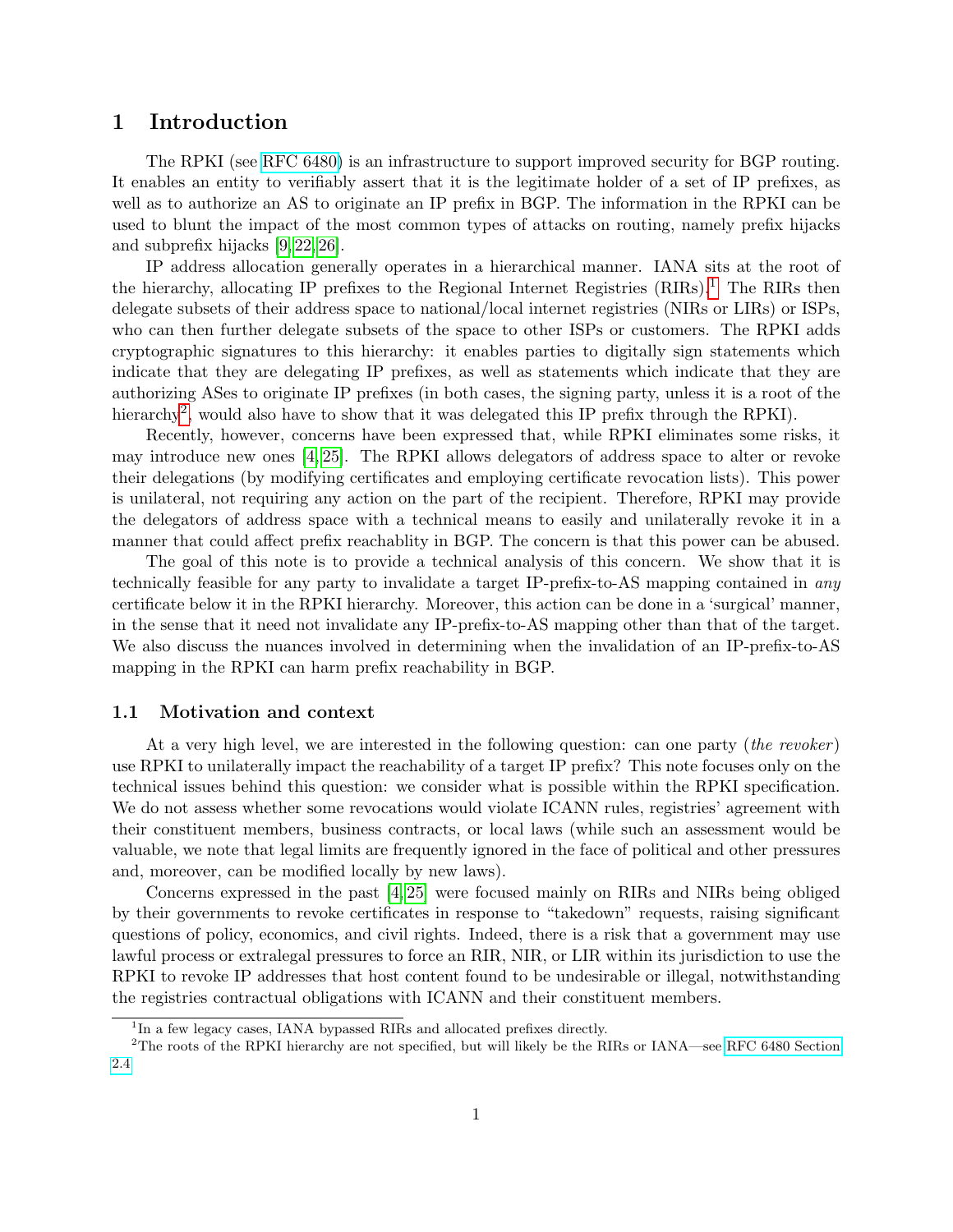We broaden this question to consider unilateral revocations by any delegator of IP prefixes in the RPKI, not just the RIRs. Indeed, extending Amante's apt comparison of an RIR to a registry of deeds [\[4\]](#page-21-1) for real estate, we can think of the entire hierarchy as a system of leases and subleases. The question, then, is whether a landlord has unilateral power to evict a tenant or a subtenant, thus creating a precisely the imbalance of power that eviction laws in many jurisdictions try to correct by requiring a judicial process.

In broadening this question, we emphasize that our concern is not only in takedowns by RIRs and LIRs at the behest of governments. As transfers and leases of IPv4 prefixes become more common (facilitated, in part, by the RPKI), business disputes are likely to arise. For example, an ISP A may wish to take back address space that it leased to ISP B because the lease has expired, or because  $B$  has reneged on a payment. Alternatively,  $A$  may want to violate its contract with  $B$ and terminate the lease early for financial reasons or because a subtenant of  $B$  is hosting a website that is critical of A. Note that A does not even have to be a provider of  $B$ , only the delegator of IP prefixes. The RPKI will provide A with the technical means to cheaply and quickly revoke the address space of B regardless of who is in the wrong, whereas in today's world without RPKI, A would be forced to negotiate or litigate to settle the dispute. Note that the RPKI does not provide a similar power to B: the recipient of the resource cannot do anything similar to counter the delegator's move.

Of course, revoking address space within the context of RPKI is not the only way to make a resource unreachable on the Internet. But the existence of other vulnerabilities should not prevent us from studying this one. Moreover, typical censorship methods used today are less devastating. For instance, the commonly-used forms of intra-AS or intra-country censorship (e.g., TCP resets, infinite HTTP redirect loops, traffic interception, or interception and overwriting of DNS responses [\[1,](#page-21-2) [11\]](#page-21-3)) are intended to impact only the Internet users inside the censoring AS or country. DNS takedowns — when records are removed from DNS nameservers — have a more global impact, preventing a target domain name from being resolved to its IP address by users *anywhere* in the Internet.<sup>[3](#page-2-0)</sup> However, during a DNS takedown, the target is still reachable by its IP address and, moreover, may find a DNS server in another jurisdiction to host its record.

In contrast, RPKI invalidation is a routing-based method and thus has the potential to completely prevent an IP prefix from being reachable by large swaths of the Internet (we discuss this in more detail in Section [3\)](#page-16-1). In fact, we have seen routing-based blocking methods used in practice on rare occasions [\[25\]](#page-22-2). And blocking through RPKI manipulation has the potential to be even more powerful than other routing-based methods available today:

- Filtering at the recipient AS end or at some intermediate AS will leave the target accessible in other parts of the Internet and, therefore, reachable via Internet proxies.
- A provider may be convinced to stop routing for its customer, but a multihomed customer or a customer with provider-independent address space will have other options.
- Another routing-based blocking method is to force disconnection through the use of Internet Routing Registries (IRRs), <http://www.irr.net/>, which contain information on which AS is authorized to originate a given IP prefix and are used by many ISPs to filter routing announcements. However, accomplishing disconnection through IRRs is difficult, because

<span id="page-2-0"></span><sup>&</sup>lt;sup>3</sup>There are known cases DNS takedowns e.g., [\[10\]](#page-21-4), and these cases may become more common if proposals like SOPA [\[27\]](#page-22-3) become law.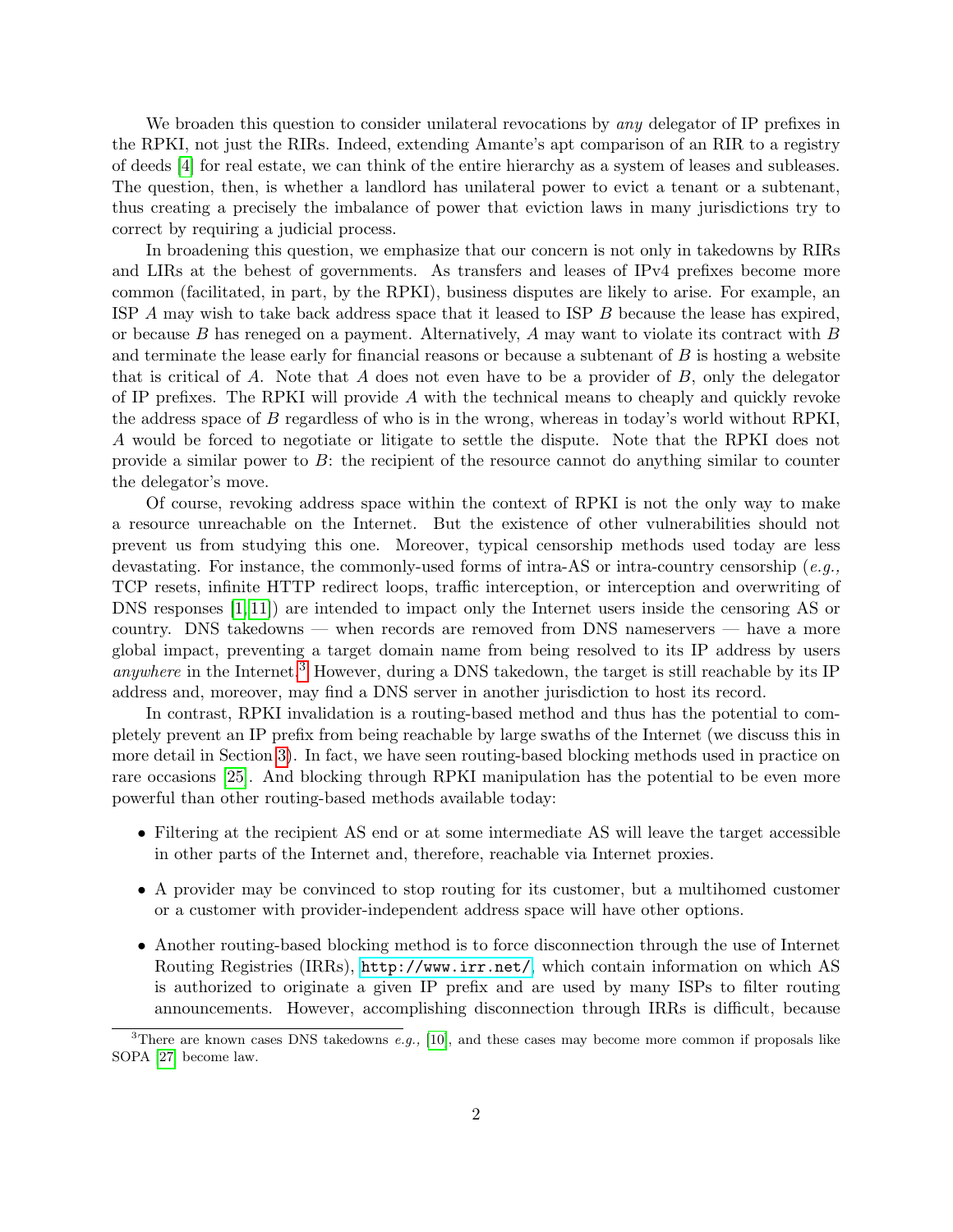(a) not all ISPs use IRRs to construct filters, and (b) IRR data is known to be stale and inaccurate, so even those ISPs who use IRR data typically take the union of some subset of the IRR repositories (there are currently 36 of them, <http://www.irr.net/docs/list.html>). This means that to affect reachability, the target prefix must be removed from most IRR repositories, which is made even more difficult by the fact that many IRR repositories are located in different jurisdictions. In contrast, RPKI repositories will all change in response to the actions of a single party—the revoker.

### <span id="page-3-0"></span>1.2 Overview of results

Invalidating a target prefix in RPKI. In Section [2](#page-4-0) of this note, we show in detail how a revoker can make any target IP prefix that it has delegated *invalid* in the RPKI. By itself, this is not surprising, because, after all, RPKI has provisions for revocation of delegations. What makes our results interesting is the following:

- 1. A revoker can invalidate delegations through small and difficult to detect changes to the RPKI, and without explicitly employing certificate revocation lists. To achieve this, a revoker can
	- (a) Delete a certificate it issued from its RPKI publication point.
	- (b) Overwrite a certificate it issued with a different one for smaller set of resources.
	- (c) Let a certificate it issued expire and refuse to renew it.
	- (d) Add a new certificate to cause certain address space to become invalid. (This observation was also made by [\[28\]](#page-22-4) and others.)

We discuss these actions in detail in Sections [2.2.1](#page-6-1) and [2.2.4.](#page-13-0)

- 2. The revoker can accomplish revocation regardless of how far below in the allocation hierarchy the target prefix is actually utilized. We give some examples of this in Sections [2.2.2](#page-8-0) and [2.2.3,](#page-11-0) and discuss a generic procedure for doing this in Section [2.3.](#page-13-1)
- 3. Revocation can be done with any granularity, regardless of how big a chunk of address space was initially delegated. See Section [2.3.](#page-13-1)
- 4. Revocation can be "surgical" and does not have to do collateral damage to the validity of other address space, even if the target prefix is part of a bigger delegated chunk, or if the target prefix is far below the revoker in the allocation hierarchy. See Section [2.3.](#page-13-1) While the revoker's actions will not cause any other address space to become invalid, these actions may, in some cases, require significant refactoring of the RPKI, and therefore may be detectable by monitors; we discuss this issue throughout Section [2](#page-4-0) and especially in Sections [2.4](#page-15-0) – [2.5.](#page-16-0)

Impacting prefix reachability via invalidation in the RPKI. It is important to note that invalidating a target prefix in the RPKI does not necessarily mean that it becomes unreachable in BGP. The reachability of a prefix depends strongly on how RPKI information is consumed by relying parties (*i.e.*, parties other than the revoker and the owner of the target prefix). We study these issues in Section [3.](#page-16-1) Because the RFCs do not specify exactly how parties should consume RPKI information (instead, they state that this is a matter of "local policy" at the relying parties see [RFC 6483 Section 3\)](http://tools.ietf.org/html/rfc6483#section-3), we instead consider a number of plausible local policies for consuming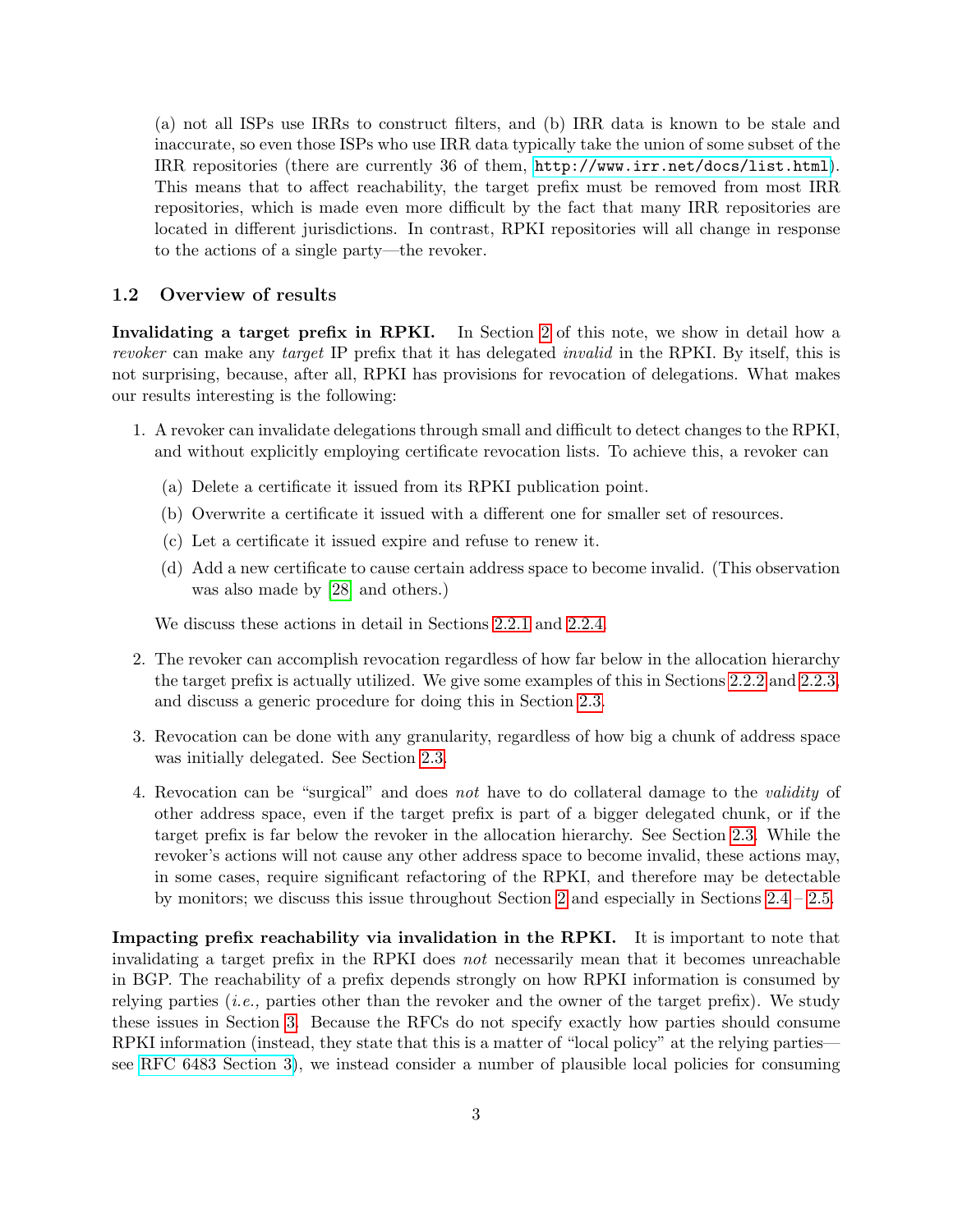RPKI information, and discuss their impact on prefix reachability. We consider using RPKI to (a) allow a provider to decide whether or not to originate a prefix for its customer (Section [3.1\)](#page-17-0), (b) allow a provider to construct prefix filters for its stub customers (Section [3.2\)](#page-18-0), and (c) allow a router to perform origin authentication (Section [3.3\)](#page-18-1). We find the while RPKI invalidation can affect prefix reachability to different degrees in each of these three cases, the impact in all cases is typically quite nuanced. The only exception is the case where routers use a strict "drop invalid" origin authentication policy, i.e., they refuse to accept invalid routes, so that invalidating a target prefix unequivocally prevents it from being reachable via BGP (Section [3.3.2\)](#page-20-0).

Recommendations. We suggest that further study is required into techniques for detecting RPKI manipulations and minimizing their impact on routing while still preserving the security benefits promised by the RPKI. We provide some preliminary discussion of this in Section [2.5.](#page-16-0)

# <span id="page-4-0"></span>2 Surgically invalidating a target prefix

In this section, we show how a holder of IP addresses in RPKI can invalidate any (IP prefix, origin AS) pair where the prefix is a subset of the address space it owns. This action is "surgical", in the sense that all other (IP prefix, origin AS) pairs that were valid according to the RPKI prior to the revocation also remain valid afterward. Moreover, this action can be taken at any depth of the RPKI certificate hierarchy.

Organization. We start with background on RPKI in Section [2.1,](#page-4-1) give examples of surgical revocations in Section [2.2,](#page-6-0) present a generic procedure for surgical revocation in Section [2.3,](#page-13-1) and finally discuss the detectability of these procedures in Section [2.4](#page-15-0) and Section [2.5.](#page-16-0)

### <span id="page-4-1"></span>2.1 RPKI Background.

We highlight with a few essential points from RPKI and introduce some terminology and schematics that will simplify the presentation:

- 1. Allocations and Resource certificates (RCs). In RPKI, every holder of resources (for our purposes, IP prefixes) who can suballocate them to others or authorize their use is a certificate authority (CA) (see [RFC 6480 Section 2.2\)](http://tools.ietf.org/html/rfc6480#section-2.2). Every CA has a resource certificate (RC) showing which IP prefixes it holds. If CA A wants to sub-allocate some address space to B, it issues an RC for B for that address space; for this RC for B to be valid, the set of addresses it contains must not contain any addresses that are not covered by the RC of A, and, of course, the RC of A itself must be valid (see [RFC 6487 Section 7.](http://tools.ietf.org/html/rfc6487#section-7) When A issues an RC to  $B$ ,  $A$  is the *issuer* and  $B$  is the *subject* of the RC. To simplify the discussion, we also say that A is the parent of B, while B is the *child* of A. We can extend this definition to grandparent, grandchild, great-grandparent, great-grandchild, etc. in the obvious way.
- 2. Route Origin Authorizations (ROAs). RCs by themselves do not provide authorizations to route. To authorize an AS to originate one or more prefixes, a CA issues a one-time-use end-entity (EE) certificate, which is then used to sign a message called "Route Origination Authorization" (ROA) that contains the origin AS number and the prefixes. Since each EE certificate is used to sign a single ROA and is stored as part of that ROA [\(RFC 6480 Sec](http://tools.ietf.org/html/rfc6480#section-2.3)[tion 2.3\)](http://tools.ietf.org/html/rfc6480#section-2.3), to simplify the discussion, we will generally ignore EE certificates. For example,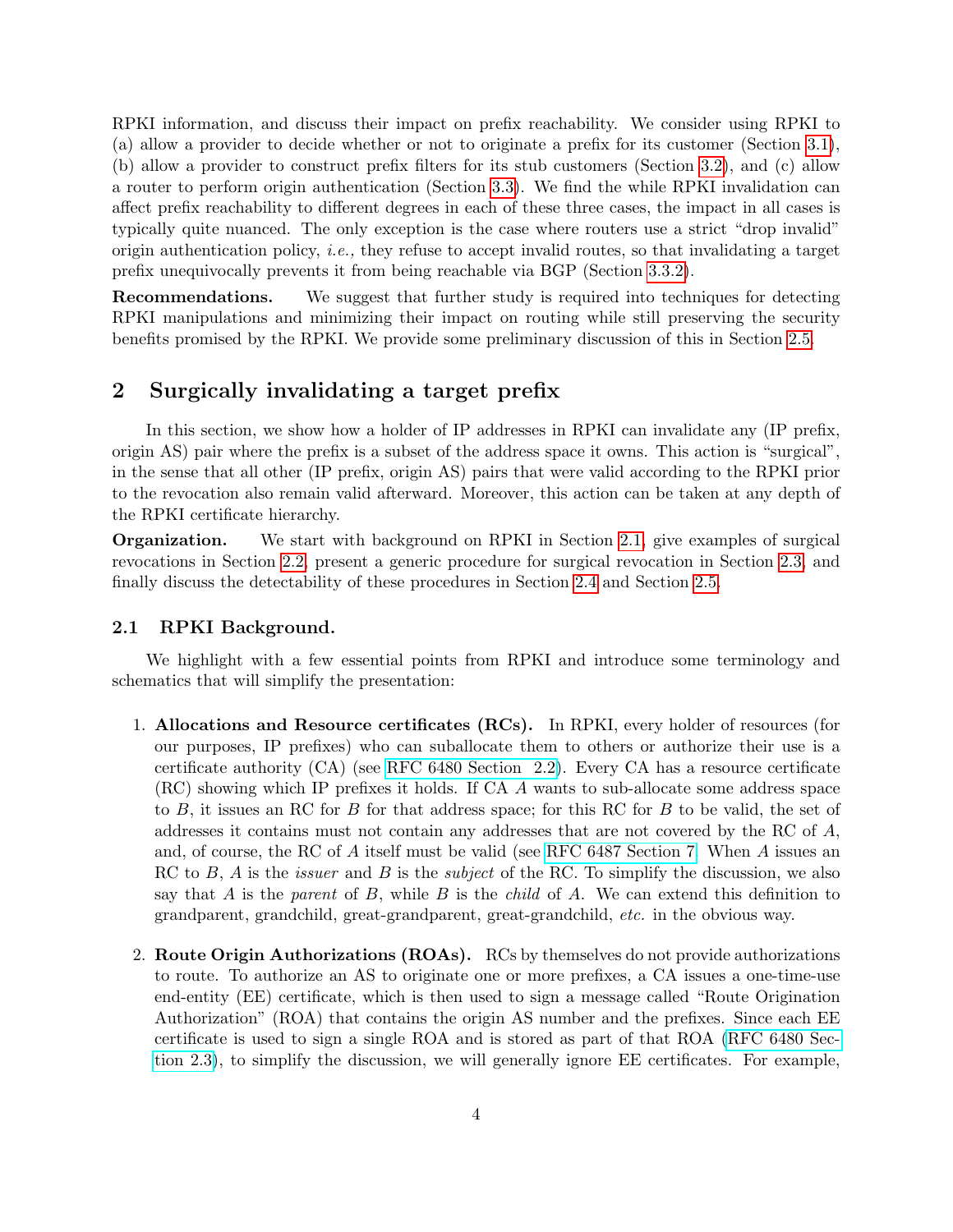<span id="page-5-0"></span>

Figure 1: The top part shows the schematic of RPKI directory structure. The bottom part shows the simplified version on the left and the legend on the right.

suppose ROA  $r$  is signed by EE certificate that was issued by a CA  $B$ . We will simply say that ROA  $r$  was issued by  $B$ . For a ROA to to be valid, the set of addresses covered by the ROA must be covered by the RC of its issuing CA [\(RFC 6482 Section 4\)](http://tools.ietf.org/html/rfc6482#section-4). A ROA for AS 0 means "do not route," although it can be superseded by another ROA with a valid AS [\(RFC 6483 Section 4\)](http://tools.ietf.org/html/rfc6483#section-4). Note that it is possible to have a ROA for an IP prefix (for example, 12.0.0.0/17) and another ROA for a subset of that prefix (for example 12.0.0.0/18); in BGP, the more specific prefix (i.e., the subset) will take priority. A ROA has a maxLength field to prevent ASes from advertising prefixes that a more specific than they are authorized  $(e.g.,)$ 12.0.0.0/17 can have a maxLength of 17, to prevent the corresponding AS from advertising 12.0.0.0/18). RCs have no maxLength field and thus no mechanism to prevent delegation of arbitrarily specific prefixes.

3. Repository structure. RCs and ROAs are placed in a repository [\(RFC 6481 Section 2\)](http://tools.ietf.org/html/rfc6481), which is a structure of directories and files, each of which can be identified by a universal resource identifier (URI). Each RC and ROA is in its own file with its own filename. An updated RC or ROA may have the same filename as the previous one—the old version in the repository simply gets overwritten (see [RFC 6481 Section 2.2\)](http://tools.ietf.org/html/rfc6481#section-2.2). Each RC and ROA (except the root RC, of course) contains the URI for filename of the RC for the CA who issued it, so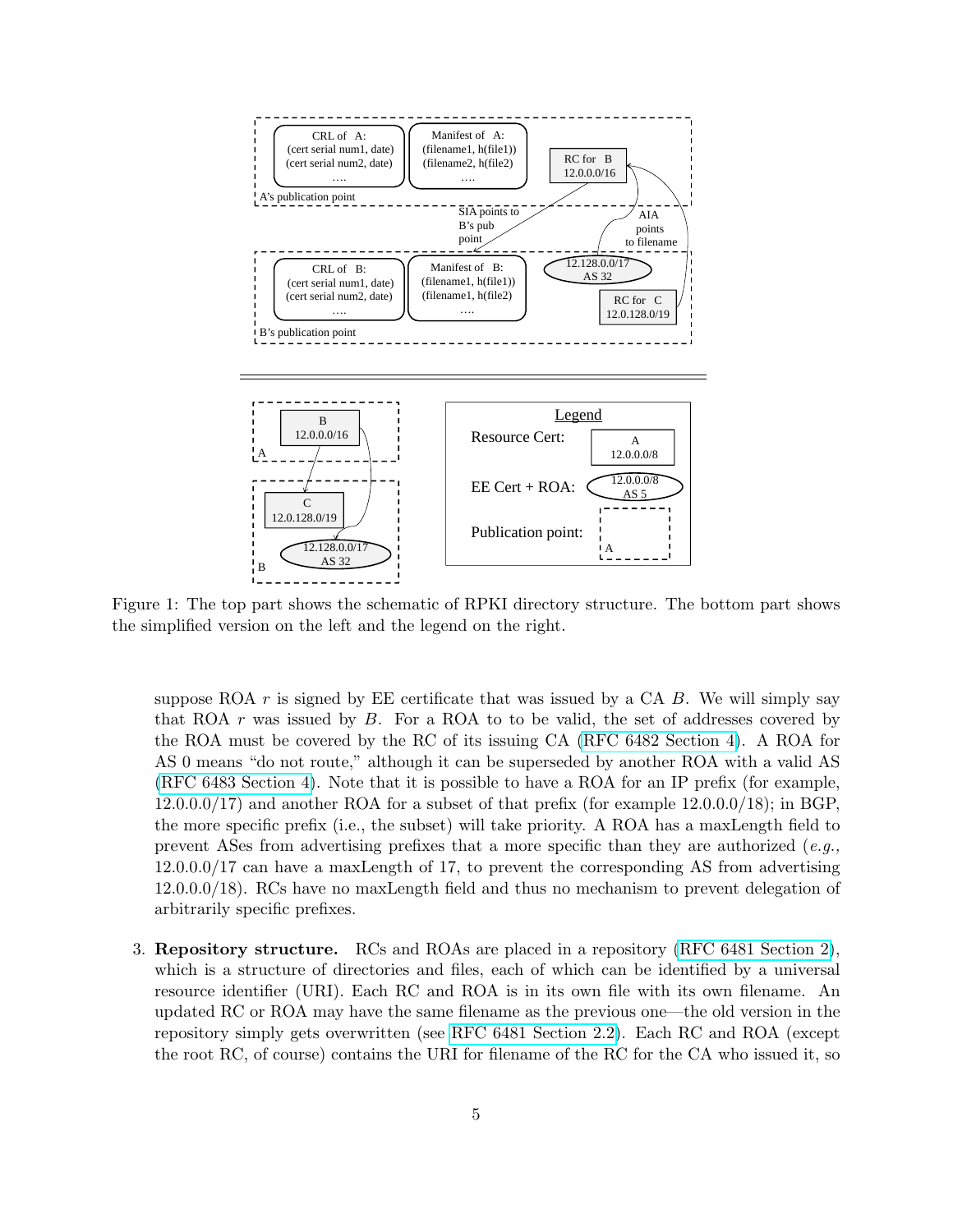that certification chains can be traced up the hierarchy (this URI is stored in the so-called "Authority Information Access (AIA)" field; we prefer to call it "parent pointer"). Everything signed by  $CA$  B—that is, RCs, ROAs, and the certificate revocation lists (CRLs) issued by  $B$ —are placed in a single directory (equivalently, folder, or as the RFCs call it, *publication* point) for CA B. The RC of B, which is stored in the directory of his parent, contains the URI of the directory where  $B$  will place everything it signs (it is stored in the so-called "Subject" Information Access (SIA)" field; we prefer to call it "child pointer"). Thus, all the pointers reflect the tree structure of the certificate hierarchy, with every node pointing to the file of its parent and to the directory of its children. These details are illustrated in Figure [1,](#page-5-0) which also shows the simplified trees we will be using later.

- 4. Manifests. To provide assurance that no items have been deleted from the repository, the hash values for all the files issued by  $B$  are collected into a single file called *manifest* [\(RFC 6481 Section 2.1\)](http://tools.ietf.org/html/rfc6481#section-2.1), which is digitally signed by  $B$  and stored in B's publication point. (See Figure [1.](#page-5-0)) This file needs to be updated whenever  $B$  issues, modifies, or revokes an RC or a ROA. In order to avoid complicating the presentation, we will not address manifests explicitly—we will simply assume that each  $CA$  updates its *own* manifest as needed, which it can easily do.
- 5. Certificate revocation lists (CRLs). The parent of an RC or the issuer of a ROA can revoke it simply by adding it to his CRL. (In the case of a ROA, it is actually the corresponding EE certificate that will be added to the CRL, but that doesn't make a difference for our purposes, since EE certificates and ROAs are in one-to-one correspondence.)

We should note that the RPKI also allows for certifying allocation of AS numbers in the same way as IP addresses, and will likely be used to issue end-entity certificates for AS numbers for use in BGPSEC [\[18\]](#page-22-5), although this feature will generally not concern us. It is important for us, however, that each RC must contain at least one IP prefix or AS number; an RC that has no resources is not allowed.

### <span id="page-6-0"></span>2.2 Invalidation examples

We start by presenting some example of surgical invalidation when the target ROA is issued by the revokers itself (Section [2.2.1\)](#page-6-1), by its child (Section [2.2.2\)](#page-8-0), and by its grandchild (Section [2.2.3\)](#page-11-0). These examples refer to the certificate hierarchy in Figure [2.](#page-7-0) The target will always be AS 13, and the revokers will be either  $F$ ,  $B$ , or  $A$ . In Section [2.3](#page-13-1) we show a general invalidation procedure for any descendant. We also discuss how adding a new ROA can cause address space to become invalid (Section [2.2.4\)](#page-13-0).

### <span id="page-6-1"></span>2.2.1 Invalidating address space in a ROA issued by the revoker

Scenarios. The RPKI envisions a scenario in which customers would get ROAs issued by their providers. Specifically, [RFC 6480 Section 7.3.2](http://tools.ietf.org/html/rfc6480#section-7.3.2) considers a multi-homed customer who is assigned address space by its primary ISP; the customer has an AS number and is multihomed, advertising routes through its multiple providers. A recommended was to handle this scenario is for the primary ISP to issue a ROA authorizing the customer's AS number to originate the assigned address space.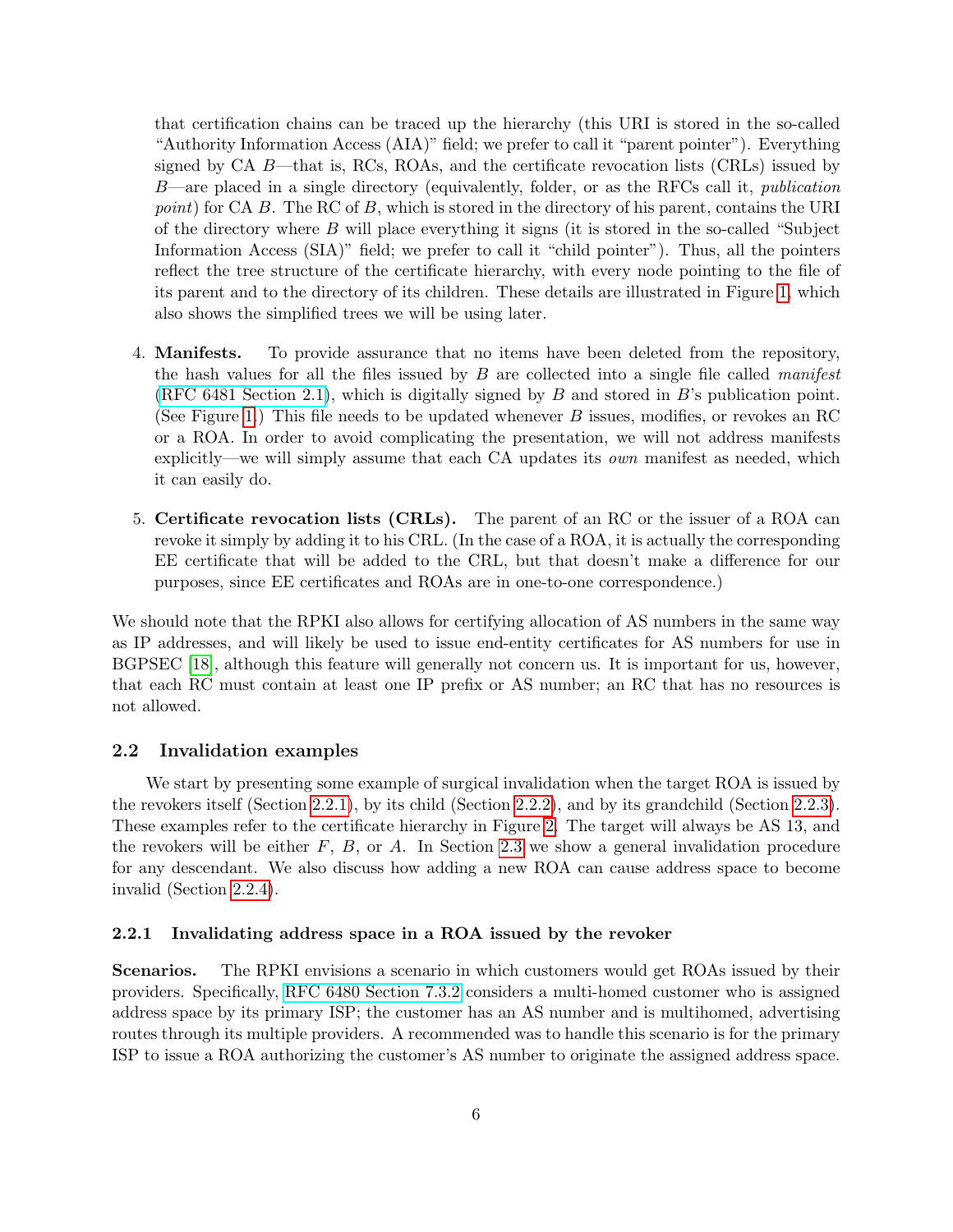<span id="page-7-0"></span>

Referring to Figure [2,](#page-7-0) suppose the multi-homed customer is AS 13, its primary ISP is  $F$ , and its assigned address space is 12.0.64.0/18.

Note that F cannot prevent  $12.0.64.0/18$  by being announced by AS 13 simply by prefix filtering, because AS 13 is multi-homed. However,  $F$  may be able to prevent  $12.0.64.0/18$  (or some subset of that address space) from being reachable at AS 13 through RPKI invalidation.

Invalidating the entire prefix. There are a number of ways  $F$  can invalidate the *entire*  $12.0.64.0/18$  prefix given to AS 13. In the following, we refer to  $12.0.64.0/18$  as the target prefix, and the ROA mapping 12.0.64.0/18 to AS 13 as the target ROA.

<span id="page-7-2"></span>1. F can simply add the target ROA (to be precise, the EE certificate in the ROA) to its CRL. This action is quite obvious, because the CRL is signed by F and published in the repository.

Note that  $F$  can also take more subtle actions:

- 2.  $F$  can simply let the ROA quietly expire, if  $F$  is willing to wait until the expiration time.
- <span id="page-7-3"></span>3. F can delete the ROA from his publication point (and also from the manifest; since the manifest is managed and signed by the revoker, it can simply issue a new signed manifest that does not include the deleted ROA).
- <span id="page-7-1"></span>4. F can overwrite the target ROA; that is, replace the target ROA with another one for a different AS number (e.g.,  $F$ 's AS number, or AS 0 —see [RFC 6483 Section 4\)](http://tools.ietf.org/html/rfc6483#section-4) but the same filename. We note that a non-normative guideline in [RFC 6481 Section 2.2\)](http://tools.ietf.org/html/rfc6481#section-2.2) suggests deriving the ROA filename from the name of the public key of the EE certificate; thus, if  $F$  had the foresight to store the private key that corresponds to the public key in the target ROA's EE certificate,  $F$  can issue the new ROA (mapping the target prefix to, say, AS 0) using this private key. In this way, F achieves the non-normative requirement that the filename for the new ROA will is the same as the filename for the original target ROA, and overwrites the target.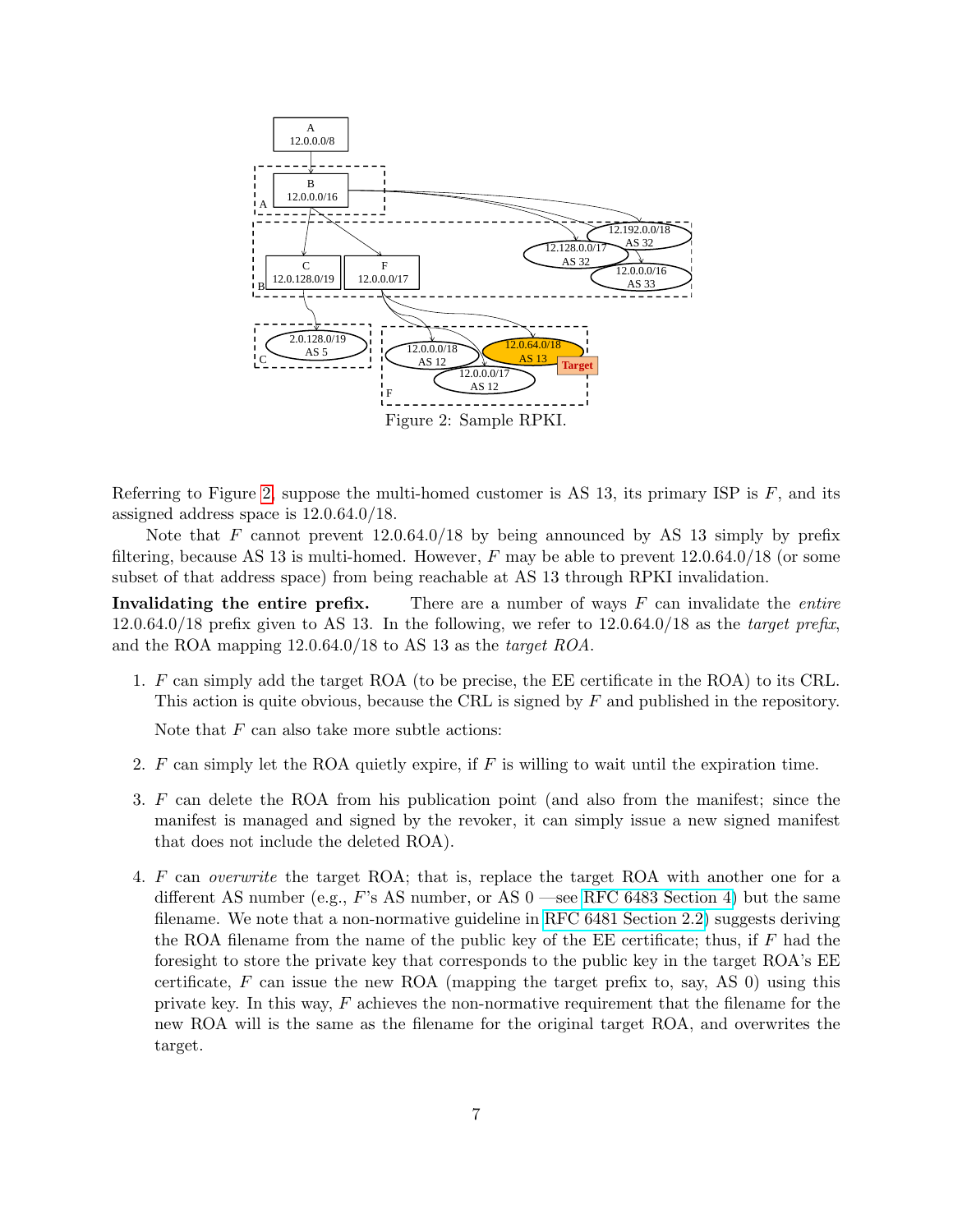Deleting or overwriting the ROA may have the same effect on the relying parties as adding it to the CRL, but may be more difficult to detect. Indeed, the recommended method for accessing the repository, rsync (see [RFC 6481 Section 3\)](http://tools.ietf.org/html/rfc6481#section-3), and the leading relying party software [rcynic](http://trac.rpki.net/) [\[2\]](#page-21-5) make it easy to synchronize the local copy of the RPKI at the relying party to entire directory trees, obtaining not only the latest CRL, but also deleting certificates that are no longer in existence, updating ones that have been modified, and obtaining newly issued ones.

Invalidating a portion of a prefix. We note that  $F$  can also invalidate a *portion* of the 12.0.64.0/18 prefix, by issuing a single new ROA containing the prefixes that cover the parts of 12.0.64.0/18 that F wants to remain valid (a single ROA can authorize many prefixes [RFC 6482 Sec](http://tools.ietf.org/html/rfc6482#section-3)[tion 3\)](http://tools.ietf.org/html/rfc6482#section-3). The new ROA can replace the old one in the repository if it is given the same filename (using the same overwriting process described in item [4](#page-7-1) above); alternatively, the old ROA can be invalidated using any of the methods described in items [1-](#page-7-2)[3](#page-7-3) above.

Detectability  $\&$  a recommendation. Note that the only impact of this action on the RPKI is the expiration, deletion, or change of one ROA. Given the natural churn of ROAs, including routine reissuance due to expiration, it is unlikely that such a change will be noticed unless someone is looking for it. Indeed, ROAs will be naturally routinely deleted from the repository when they are close to expiration, because reissued ones will replace them (depending on the naming scheme used, the new ones may have the same or different filename). However, it might be helpful for future versions of relying party software like rcynic to detect when ROAs have been deleted and overwritten, especially when they have been overwritten with a ROA that certifies a smaller portion of the address space, or a ROA for AS 0.

Does having my own RC reduce the risk of ROA invalidation? One might wonder if AS 13 might avoid having its ROA invalidated if it had its own RC. For instance, in our example, AS 13 might be the holder of an RC for its prefix 12.0.64.0/18. Indeed, returning to the scenario described above, note that [RFC 6480 Section 7.3.2](http://tools.ietf.org/html/rfc6480#section-7.3 2) suggests that, alternatively, a multihomed customer can get an RC from its primary ISP, and issue its own ROA.

However, in the next section, we show that obtaining your own RC does not provide much protection against invalidation, either.

### <span id="page-8-0"></span>2.2.2 Invalidating address space in a ROA issued by the revoker's child

Refer to Figure [2,](#page-7-0) and now consider the case when the revoker is  $B$ , and the target ROA is still the same, issued by B's child F authorizing AS 13 to originate prefix  $12.0.64.0/18$ .

**Scenarios.** Perhaps AS 13 and  $F$  are the same entity: a multi-homed subscriber. Its primary ISP is  $B$ , who allocated F's address space. Instead of getting a ROA directly from its primary ISP B, F chooses the other alternative recommended by [RFC 6480 Section 7.3.2:](http://tools.ietf.org/html/rfc6480#section-7.3 2) B issues an RC for F, who issues its own ROA for its own AS number. We will show that this does not help much in protecting F from RPKI invalidation.

Alternatively, the same RPKI scenario may arise when  $F$  has provider-independent address space, allocated by B [\(RFC 6480 Section 7.3.3\)](http://tools.ietf.org/html/rfc6480#section-7.3 3). In that case, B may or may not have anything to do with routing traffic for  $F$ ; the business relationship between  $B$  and  $F$  may have ended a long time ago, and  $F$  is issuing its own ROAs. Or, in another alternative, AS 13 and  $F$  may be different entities: AS 13 may be a customer of  $F$ , and  $F$  got its allocation from  $B$ .

Invalidation procedure. We show how B can invalidate the entire  $12.0.64.0/18$  prefix (invalidating a portion of that prefix can be done similarly). Note that the target ROA, as well as ROAs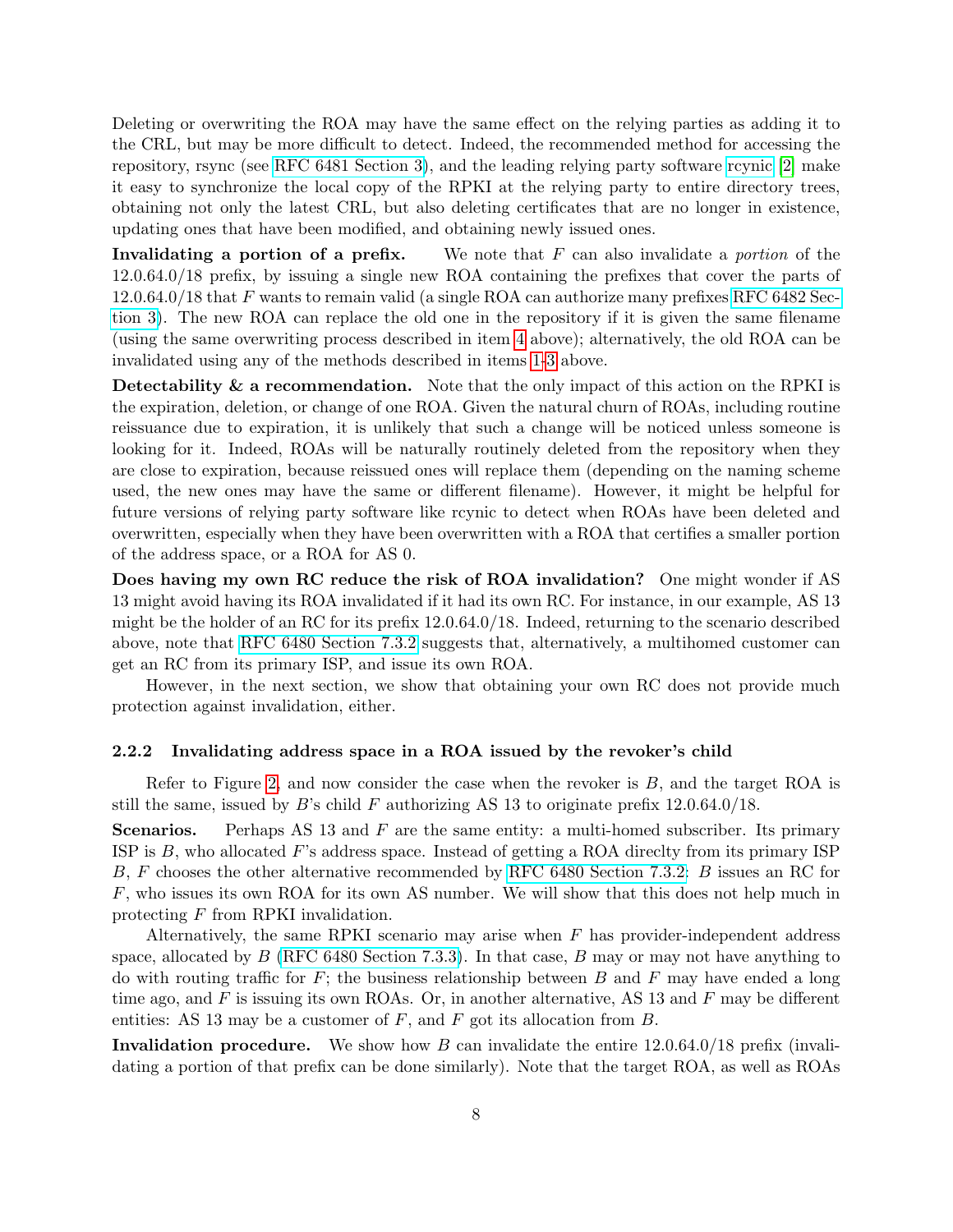<span id="page-9-0"></span>

Figure 3: Invalidating a child's ROA.

that authorize AS 12 to originate  $12.0.0.0/18$  and  $12.0.0.0/17$ , are issued by F and are therefore in  $F$ 's directory in the repository, so  $B$  cannot simply delete or modify them. The revoker  $B$  proceeds as described below and shown in Figure [3:](#page-9-0)

- 1. Prepare a new child RC. The revoker prepares, but does not yet publish, a new RC for F that excludes the target IP prefix  $12.0.64.0/18$ . The new RC for F is for the prefix 12.0.0.0/18, and includes the same public keys, parent and child pointers, and subject name as the original RC for F.
- <span id="page-9-1"></span>2. Grandparent the impacted ROAs. The revoker reissues the ROAs for  $F$  that are not covered by the new RC for  $F$ , except for the target (IP prefix, AS) pair, if any such ROAs exist. In this example, the ROA mapping 12.0.0.0/17 to AS 12 is not covered by the new RC for  $F$ , and is therefore reissued by the revoker and placed in the revoker's own directory. See the left side of Figure [3.](#page-9-0)
- 3. Overwrite the child RC. Finally, the revoker replaces the original RC that gives  $12.0.0.0/17$ to  $F$  with the RC prepared in Step 1, by publishing the new RC in the repository with the same filename as the old one. This causes the target ROA to become invalid. This also causes the ROA issued by F that authorizes AS 12 to originate  $12.0.0.0/17$  to become invalid; fortunately, a ROA for the same (prefix, origin AS) pair has been reissued by the revoker and placed in the revoker's directory, and so the RPKI continues to indicate that AS 12 is a valid origin for prefix  $12.0.0.0/17$ . Finally, F's original ROA for  $12.0.0.0/18$  remains valid; this follows because the new RC for  $F$  contains the same public key and subject identifier as the original RC for  $F$ , and moreover has the same filename as  $F$ 's original RC. See the right side of Figure [3.](#page-9-0)

This example illustrates that a child's ROA may be "cleanly" invalidated, with the only impact to the RPKI being that F can no longer issue ROAs that are not covered by his newly issued RC (in this example, the ROA binding 12.0.0.0/17 to AS 12). However, the (prefix, origin AS) pairs in these impacted ROAs remain valid according to RPKI for the duration of the revoker's actions, and therefore this action has no impact on the reachability of these prefixes.

Detectability & Grandparenting. Note that in the example above, the revoker never actually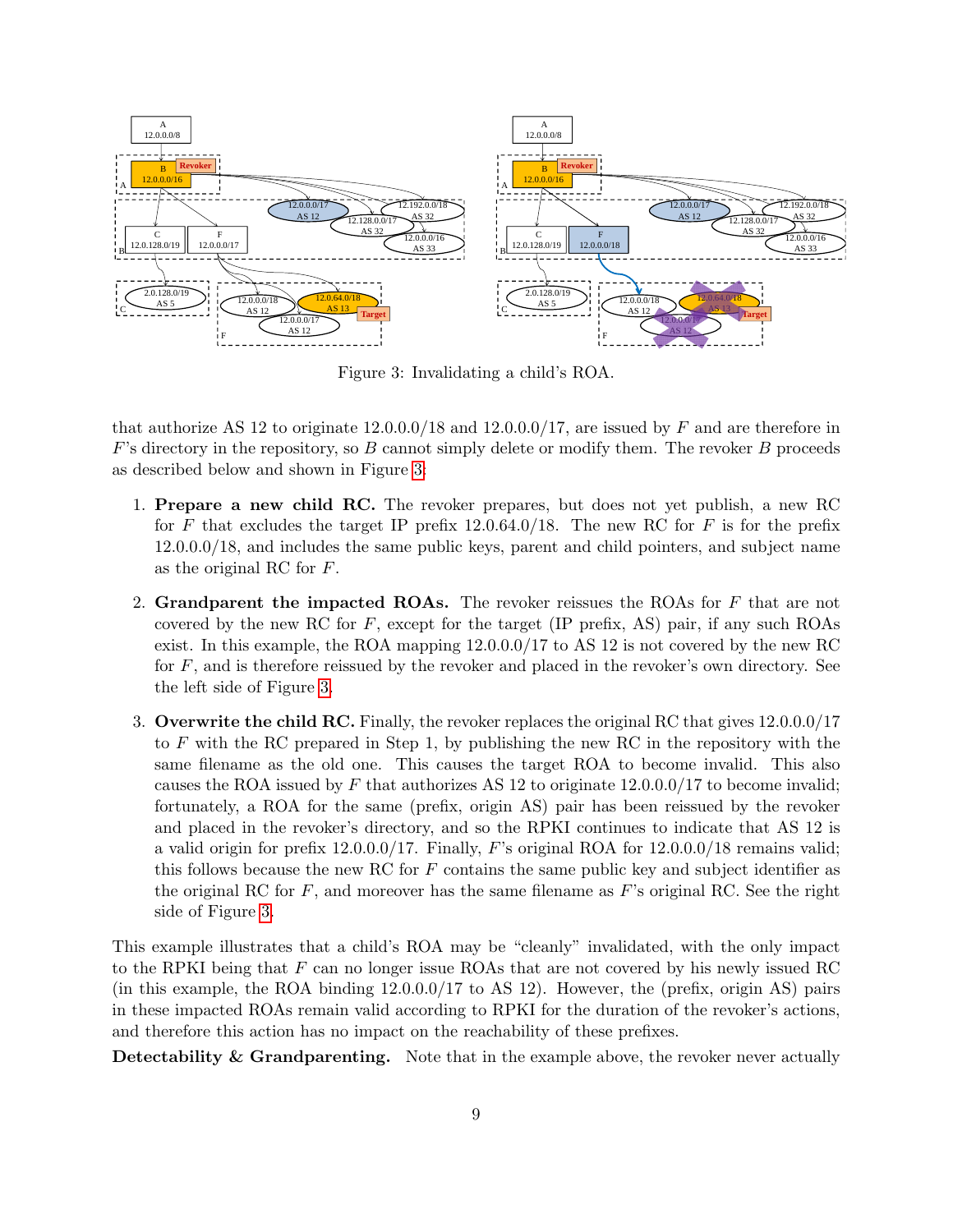revokes any certificates; instead, it overwrites an old RC with a new one for a smaller set of resources, and issues a few new ROAs.

However, note that step [2](#page-9-1) leaves the RPKI is a somewhat strange state. Namely, there are two copies of the ROA for prefix  $12.0.00/17$  — one stored in F's publication point, and another stored at  $B$ 's publication point. We note, however, the new ROA published by  $B$  will still be valid: [RFC 6488 Section 3](http://tools.ietf.org/html/rfc6488#section-3) states that a ROA is valid as long as "a valid certification path from a trust anchor to this [ROA] exists," which is certainly the case for the new ROA. We note further, that the RPKI was specifically designed not to require uniqueness of certificates for resources, in order to allow resource holders to adhere to the principle of "make before break" (see [RFC 6480 Section](http://tools.ietf.org/html/rfc6480#section-7.3) [7.3\)](http://tools.ietf.org/html/rfc6480#section-7.3), which states that a new certificate should be issued before the old one is set to expire or be revoked. (The make-before-break principle means, for example, that when the originating AS for a prefix changes, a ROA for the new AS is issued before the ROA for the old AS expires or is revoked; or that, during a key rollover [RFC 6489,](http://tools.ietf.org/html/rfc6489) RC for the new key, as well as RCs signed by that key, are issued before the old key is set to expire; or that, when an address block is transferred between RIRs, the RC assigning the address space to the new RIR is issued before the RC assigning the space to the old RIR is set to expire.)

Note that that the draft [Responsible Grandparenting in the RPKI](http://tools.ietf.org/html/draft-ymbk-rpki-grandparenting-02) [\[6\]](#page-21-6) refers to the situation in which a certificate (in our case, ROA for prefix 12.0.0.0/17) is reissued by its grandparent's RC (in our case,  $B$ ) instead of its parent's RC (in our case,  $F$ ) as "grandparenting." At the time of this writing, there is some debate as to whether "grandparenting" should be a recommended or even an allowed practice in the RPKI. Some argue that grandparenting is operationally useful: for example, [\[6, Section 1\]](http://tools.ietf.org/html/draft-ymbk-rpki-grandparenting-02#section-1) argues that "there are circumstances in RPKI operations where a resource holder's parent may not be able to, or may not choose to, facilitate full and proper registration of the holder's data", and provides various examples for when this might occur, for instance when a parent that is going out of business. On the other hand, others argue that if the grandparent does not have a contractual relationship with the grandchild, it should not be issuing ROAs for it.

Regardless of whether grandparenting is ultimately accepted as a legitimate or recommended practice, it is important to emphasize that the grandparenting action is technically possible within the RPKI specification, because the ROA issued by the grandparent will be considered "valid" according to [RFC 6488 Section 3.](http://tools.ietf.org/html/rfc6488#section-3) If it is ultimately decided that grandparenting is a legitimate practice, then the revoker's actions might be difficult to distinguish from normal churn in the RPKI. On the other hand, if grandparenting is ultimately discouraged, then this step of the revocation procedure could make the revoker's actions more easy to detect. However, if there is a concern that grandparenting may make  $B$ 's action detectable,  $B$  may also be able to convince  $F$  to issue those ROAs instead—see Section [2.4.](#page-15-0)

Grandparenting is sometimes not needed... We should note that if the example is modified so that the target prefix is exactly covered by a ROA, and no more general prefix is contained in any other ROA issued by F (i.e., the  $12.0.00/17$  ROA for AS 12 does not exist), then the revoker B does not even need to issue any ROAs. That is, no ROA grandparenting is required, which makes this action even more difficult to detect. There is one caveat in this case: if the RC issued to F has the same set of resources as the ROA for AS 13 (i.e., the are no other ROAs below the RC of  $F$ ), then the revoker also does not need to issue any new ROAs. However, in such a case, the revoker has a slight difficulty: it may not be able to simply overwrite the RC of  $F$  with an RC for a smaller set of resources, because that smaller set may be the empty set, and RCs for an empty set of resources are not allowed in the RPKI per [RFC 6487 Section 4.8.10](http://tools.ietf.org/html/rfc6487#section-4.8.10) (and would be quite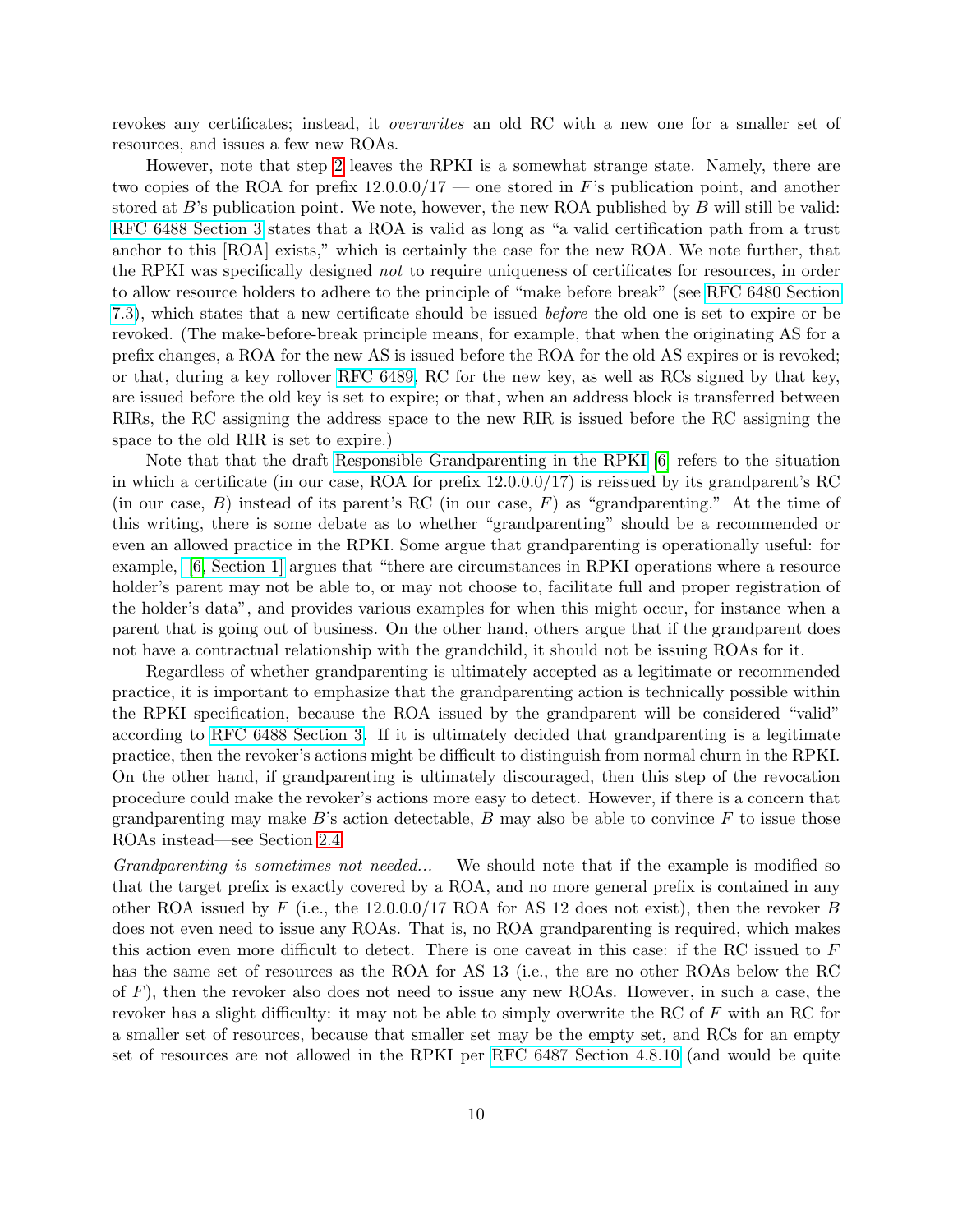conspicuous if published). There are at least five possible solutions to this problem:  $B$  can add  $F$ 's RC to  $B$ 's CRL;  $B$  can issue a new RC to  $F$  that has no IP resources but only some AS resources (assuming B has any AS resources); B can issue a very narrow RC for  $F$ —perhaps for a single IP address—that would severely limit F's options; B can delete F's RC in the repository; or B can let F's RC expire. The last two options, in particular, would probably not be easily distinguished from routine churn.

#### <span id="page-11-0"></span>2.2.3 Invalidating address space in a ROA issued by the revoker's grandchild

Next, we consider the case where the target ROA was issued by the revoker's grandchild. Note that the revoker's relationship to the target may be very tenuous in this case. Invalidation becomes more complicated for the revoker.

In our example, the revoker is  $A$ , and the target ROA, as before, is issued by  $A$ 's grandchild F, and authorizes AS 13 to originate prefix 12.0.64.0/18. Like in the previous example, the target ROA, as well as ROAs that authorize AS 12 to originate 12.0.0.0/18 and 12.0.0.0/17, are issued by  $F$  and are therefore in  $F$ 's directory in the repository.

In the text below and in Figure [4,](#page-12-0) we show how A can invalidate the entire  $12.0.64.0/18$  prefix (invalidating a portion of that prefix can be done similarly).

- 1. Prepare a new child RC. The revoker prepares, but does not yet publish, a new RC for its child B. While the original RC for B was for  $12.0.0.0/16$ , this new RC excludes the target prefix  $12.0.64.0/18$ , and therefore includes only the prefixes  $12.0.0.0/18$  and  $12.0.128.0/17$ . The subject name, parent and child pointers, and public key fields of the reissued RC remain the same.
- 2. Grandparent the impacted child ROAs. The new RC for  $B$  no longer covers  $B$ 's ROA mapping  $12.0.0.0/16$  to AS 33, which will make this ROA invalid once B's new RC replaces the old one. Therefore, the revoker A now needs to reissue the ROA for (12.0.0.0/16, AS 33) in its own directory. See the top left of Figure [4.](#page-12-0)
- 3. Grandparent the RC. Next, the revoker issues a new RC for its grandchild  $F$  that excludes the target IP prefix  $12.0.64.0/18$  (since the old RC for F will no longer be valid once B's old RC is replaced with the new one, because it contains an address range not covered by its parent). The new RC for F is for the prefix  $12.0.0.0/18$ , and includes the same public key, child pointer to F's directory, and subject name as the original RC for  $F$ . However, the parent pointer, instead of pointing B's RC, points to the revoker's RC. This new RC is published in the revoker's directory. See the top right of Figure [4.](#page-12-0)
- <span id="page-11-1"></span>4. Grandparent the impacted grandchild ROAs. All ROAs issued by  $F$ 's old RC all have the parent pointer pointing to  $F$ 's old RC. Since  $F$ 's old RC will soon become invalid, these ROAs need to be reissued. For this reason, the revoker now reissues all of ROAs (except for the target ROA) that are descendants of  $F$ 's old RC, making sure their parent pointers point to the revoker's RC, and publishes them in its directory. See the top right of Figure [4.](#page-12-0)
- 5. Overwrite the child RC. Finally, the revoker replaces the original RC that assigns 12.0.0.0/16 to B with the RC prepared in Step 1, by publishing the new RC in the repository with the same filename as the old one. This causes the original RC for F to become invalid, along with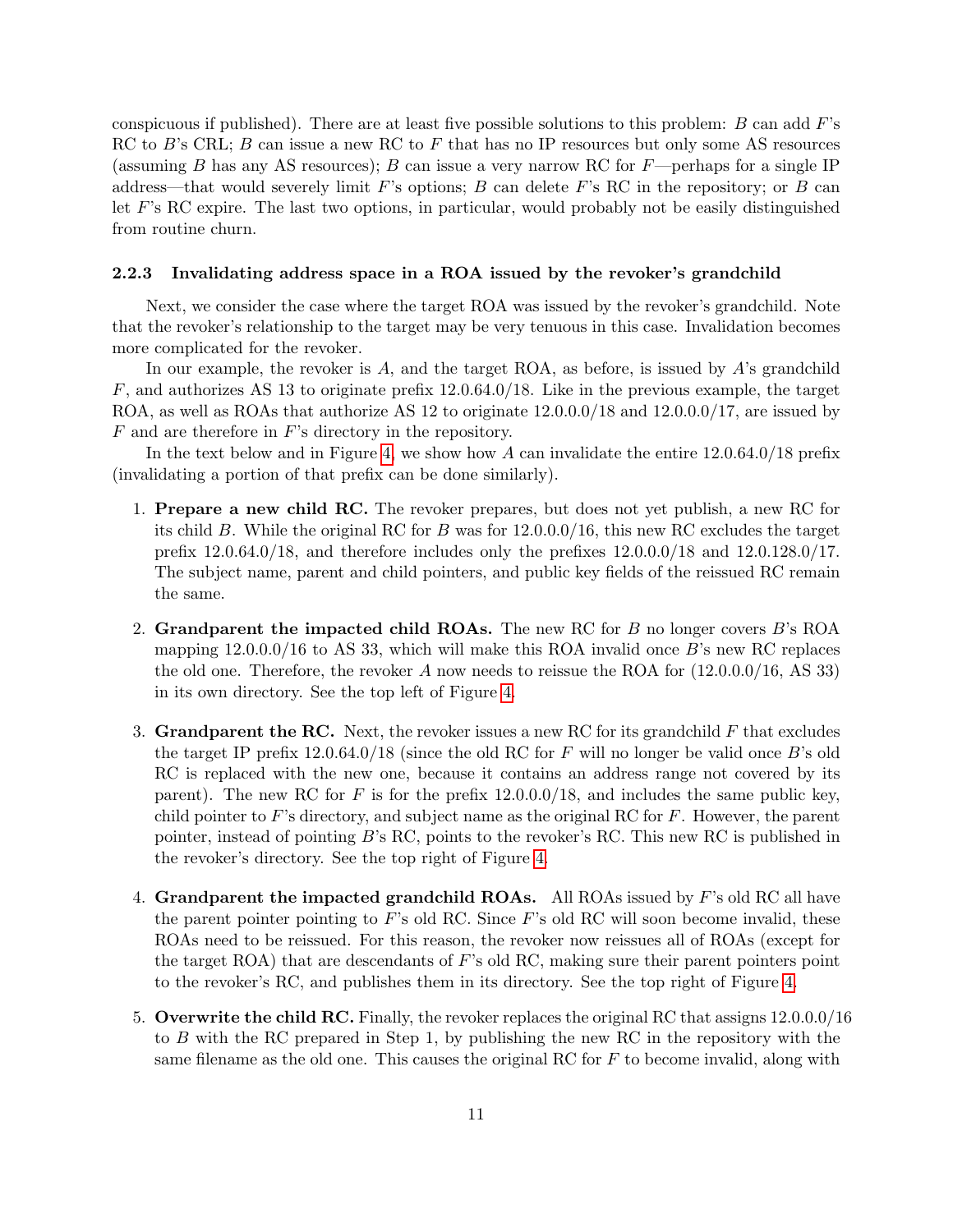<span id="page-12-0"></span>

Figure 4: Invalidating a grandchild's ROA.

all the ROAs directly issued by  $F$ 's original RC. Fortunately, however, all of these RCs and ROAs (except the target ROA) have been reissued by revoker A and placed in A's directory. We also note that  $C$ 's RC (issued by  $B$ ) remains valid, as it is covered by the new RC for  $B$ , which has the same filename as the original RC for B. Moreover, the original ROAs issued by B for prefixes  $12.128.0.0/17$  and  $12.192.0.0/18$  remain valid, because they are covered by the new RC for B. See the bottom of Figure [4.](#page-12-0)

This example illustrates that a grandchild's ROA may be invalidated, with the only impact to the RPKI being that the child and grandchild B can no longer issue ROAs that are not covered by their newly issued RC (in this example, the ROA binding 12.0.0.0/16 to AS 33 and the ROA binding 12.0.0.0/17 to AS 12). Note that, even though all the ROA's for the grandchild F have all been reissued by A after the invalidation,  $F$  still has a the ability to issue the ROAs covered by his new RC, because  $F$ 's new RC has a child pointer to  $F$ 's publication point (in this example,  $F$  can still issue the ROA binding  $12.0.00/18$  to AS 12). Note, however, the F now loses the ability to issue ROAs that are not covered by his new RC. Either way, all (prefix, origin AS) pairs in these reissued ROAs are still valid according to the RPKI for the duration of the revoker's action, and therefore these actions have no impact on the reachability any prefix other than the target prefix.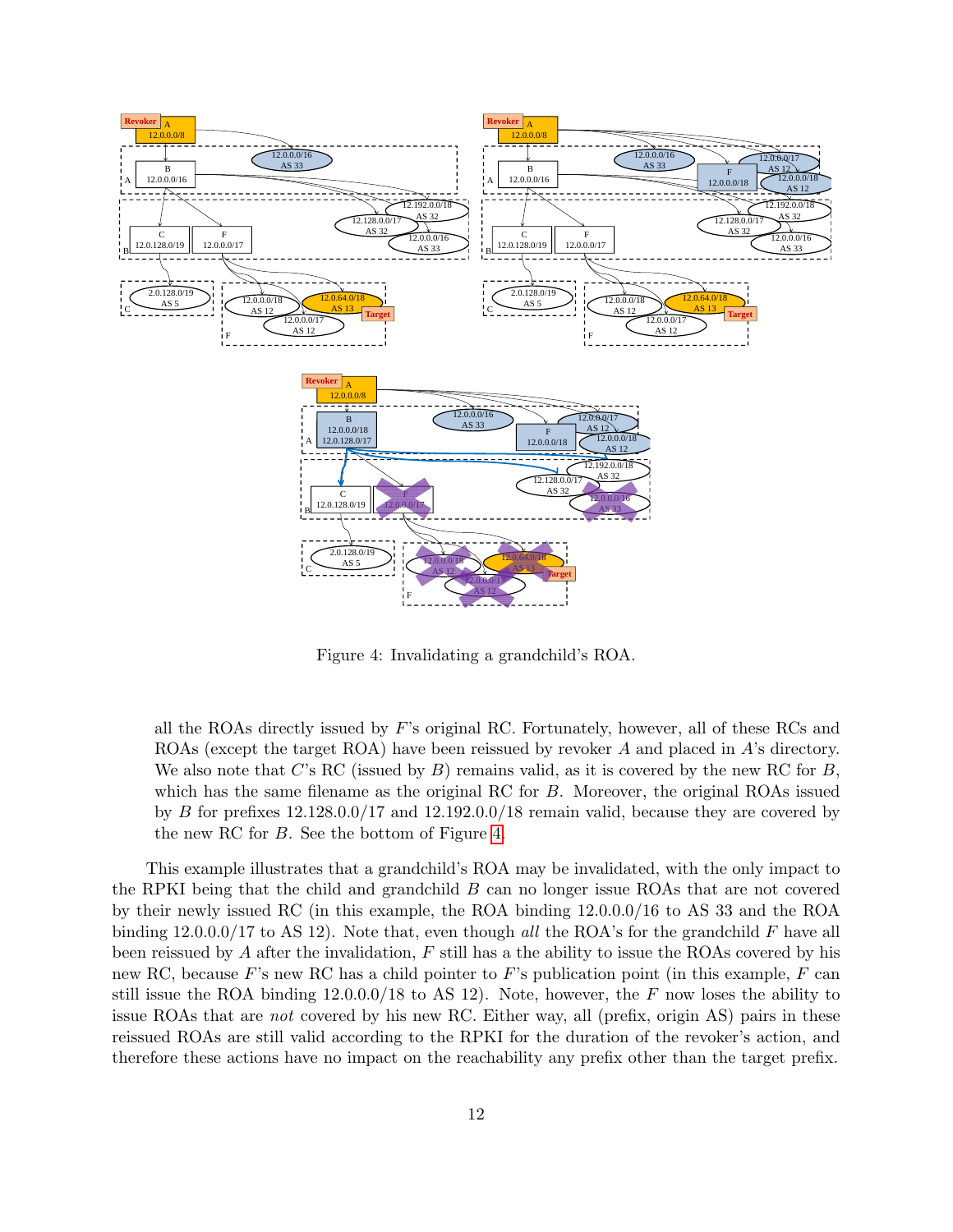<span id="page-13-2"></span>

Figure 5: Generic procedure for surgical invalidation.

Detectability & Grandparenting. It should be noted that this invalidation creates an unusual repository state, because we have a variety of grandparented ROAs and a grandparented RC (the new repository has two RCs for the same public key of  $F$ : namely, the old one issued by  $B$  (no longer valid, because it is not covered by B's new address range), and the new one issued by A.) While this unusual state does not impact the validity of any ROAs except the target ROA, as we discussed in Section [2.2.2,](#page-8-0) it makes it easier to detect that something unusual is going on. Thus, even though no certificates were explicitly revoked, grandchild invalidation is likely more detectable than the previous examples. We do note, however, that the revoker can skip the step where he grandparents the RC (item 3 above) to make his actions more difficult to detect; the only impact of doing this is to remove  $F$ 's ability to issue ROAs himself. This does not impact the validity of any (prefix, AS) pairs.

We discuss more ways for A to reduce detectability of its actions in Section [2.4.](#page-15-0)

### <span id="page-13-0"></span>2.2.4 Invalidating address space by adding a new ROA

The ROAs in the RPKI do not cover all the IP prefixes. Any prefix that is not present in a valid ROA and is not a subset of a prefix present in a valid ROA is considered "unknown" [RFC 6483 Section 2.](http://tools.ietf.org/html/rfc6483#section-2) It is likely that routing for "unknown" prefixes will continue the same way as without RPKI.

However, as observed by [\[28\]](#page-22-4), an "unknown" prefix can be made "invalid" by any revoker who has an RC covering the prefix. The revoker needs to simply issue a ROA for that prefix (or its superset) and any AS—an AS that does not exist, AS 0 [RFC 6483 Section 4,](http://tools.ietf.org/html/rfc6483#section-4) itself, or any AS that is unlikely to originate that subprefix in BGP.

### <span id="page-13-1"></span>2.3 Generic procedure for surgical invalidation of a descendant's target ROA

We are now ready to present the generic procedure for surgical invalidation of an IP prefix (or its portion) contained in a ROA of a descendant. (Note that there is no reason to require that the prefix is actually contained in an issued ROA—it could be contained only in an RC, and the procedure would remain the same.)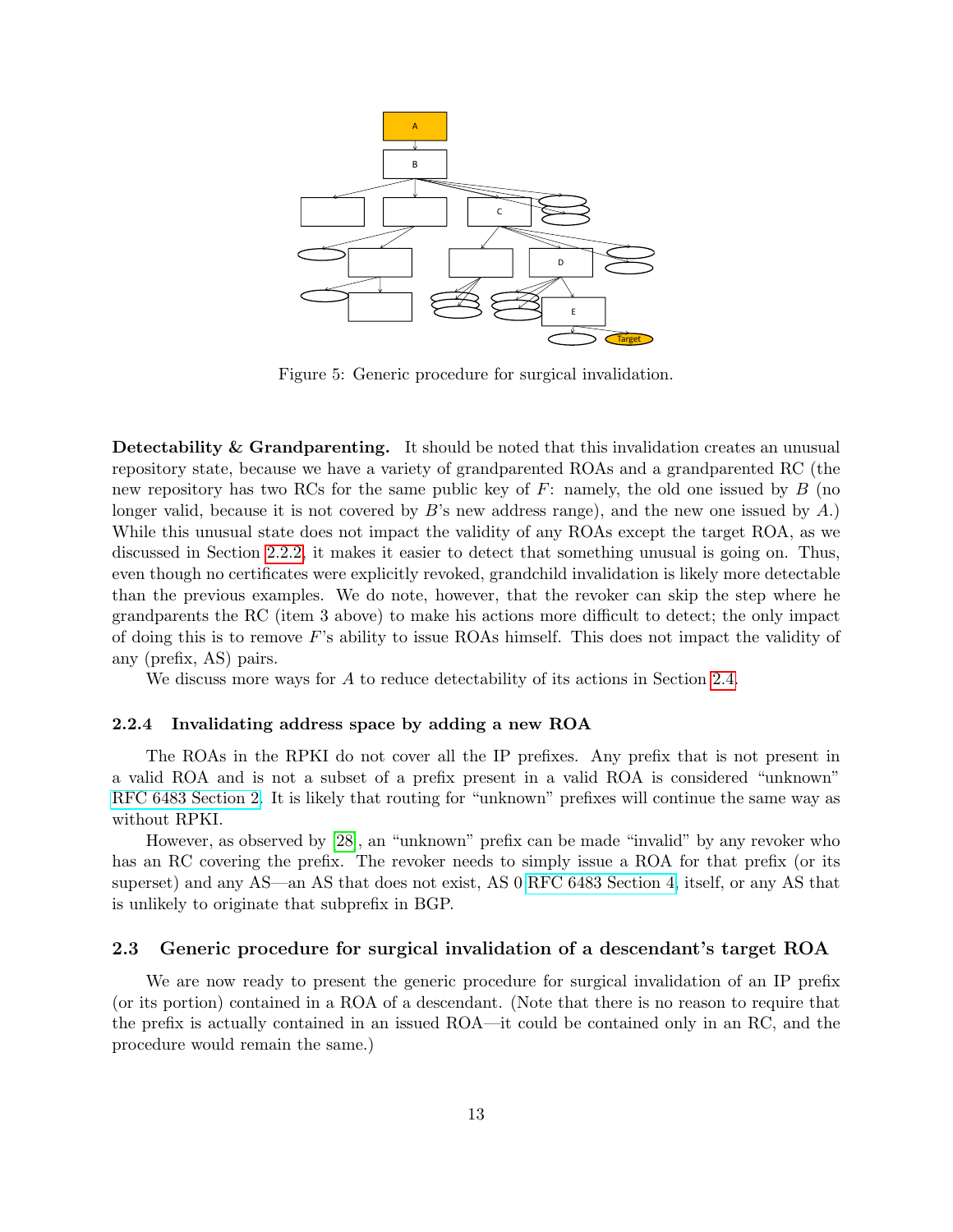Suppose a revoker holding an RC A wants to invalidate an IP prefix that is contained in a target ROA  $t$  that is below RC  $A$  in the RPKI hierarchy. Let  $B$  denote the child of  $A$  and  $C$  denote the grandchild of  $A$  on the path to target  $t$  (see Figure [5\)](#page-13-2). The revoker proceeds as follows:

- 1. Prepare a new child RC. Prepare, but do not yet publish, a new RC for  $A$ 's child  $B$ , that excludes the target IP prefix(es).
- 2. Grandparent the impacted child ROAs. Consider all the ROAs directly issued by the original RC of B. Of these ROAs, reissue only the ROAs whose addresses are not covered by the new RC of B, because they will become invalid once the new RC replaces the old one.
- 3. Grandparent the RC. Since the RC of the grandchild  $C$  will have addresses not covered by the new RC of  $B$ , it will become invalid one the new RC for  $B$  replaces the old one. Therefore, issue and publish (in A's directory) a new RC for C that excludes the target IP prefix(es).
- 4. Grandparent all the RCs and ROAs below grandchild's RC. Since ROAs and RCs of  $C$  and its descendants will all become invalid once the new RC for  $B$  is published (because, by virtue of parent pointers, their verification will go through the old RC for  $C$ , which will become invalid because its addresses will no longer be covered by its parent's addresses), reissue all RCs and ROAs that are below  $C$ 's RC (except, of course, the target IP prefix). The newly issued RCs and ROAs will have the same public keys, child pointers to their subject's directories, and IP prefixes, excluding, of course, the ROA that authorizes the target AS to originate the target IP prefix. But, because they are issued by A, they will have parent pointers to A's RC, and will be placed in A's publication point.
- 5. Overwrite the child RC. Replace  $B$ 's original RC with the one created in step 1.

At this point, all the original RCs on the path from the revoker's RC and the target IP prefix become invalid, so that the target IP prefix also becomes invalid. Note also that

- The child B gets a new RC; the ROAs of B are covered by B's new RC and remain valid; the same is true for any descendants of B.
- RCs and ROAs of C and below become invalid; however, these RCs and ROAs have been reissued from the revoker's publication point.
- All parties retain the ability to (autonomously) issue RCs and ROAs for the same prefixes as before, except supersets of the target prefix.

The bottom line is that all (IP prefix, origin AS) mappings, apart from the those of the target ROA, remain valid according to the RPKI, and the surgical invalidation succeeds.

Detectability. Note that in the procedure above, the revoker never actually revokes any certificates; instead, it overwrites an old RC and issues a few new ROAs and RC. We'd naturally expect to always be able to detect revocations by referring to the CRL; the procedure above suggests that this is not always possible.

However, we note that all the reissued RCs and ROA except the new RC of the child B are now signed by the new issuer and appear in a new directory: namely, the directory belonging to the revoker. Moreover, the RPKI repository now contains pairs of RCs for a single public key published at different publication points (for C and its descendants). Again, both these issues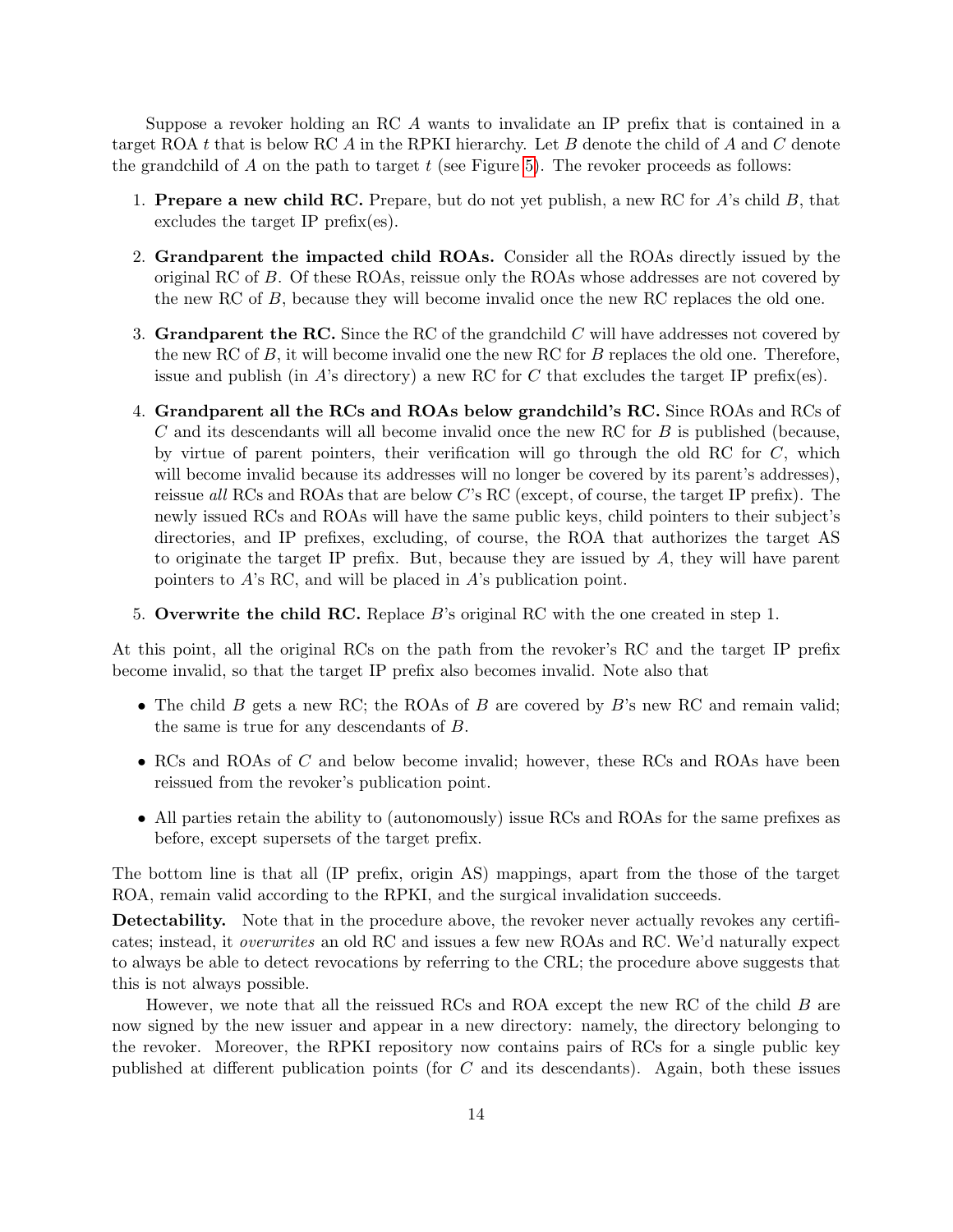create an unusual repository state that may be detectable, but does not impact the validity of any ROAs except the target one.

We note that, to reduce detectability, the revoker need not grandparent any RCs; the only impact of doing this is to remove the ability of (some of) his descendants to issue future ROAs themselves, and will not affect the validity of any existing (prefix, ASN) pairs.

We discuss how detectability is reduced in the case the revoker is closer to the target (Sections [2.2.1](#page-6-1) and [2.2.2\)](#page-8-0) and how to reduce it in general in Section [2.4](#page-15-0) and Section [2.5.](#page-16-0)

#### <span id="page-15-0"></span>2.4 Reducing detectability by convincing descendants to play along

As pointed out above, the surgical invalidation scenarios may leave the repository with some invalid RCs and ROAs, as well as pairs of RCs that have the same public key but are published at a different point. This can make the revoker's actions easier to detect. In addition, a revoker may have to issue ROAs; if the revoker is an entity that does not normally issue ROAs (such as an RIR), the revocation may be even more easy to detect. However, the revoker can leave the repository in a cleaner state if its descendants can be convinced to play along.

Example: Child revocation. For example, in the child revocation scenario of Section [2.2.2,](#page-8-0) the revoker  $B$  can ask its child  $F$  to reissue, on its own, a narrowed-down set of ROAs that exclude the target prefix. In our example, B could ask F to issue a ROA for  $12.0.00/18$  to AS 12 and to delete the  $12.0.0.0/17$  ROA from F's directory.

Why would  $F$  want to satisfy the revoker's request? Because the revoker can simply refuse to reissue the new grandparented ROAs for  $F$ 's prefixes, which are necessary to protect these prefixes from being affected by the revoker's invalidation (i.e., refuse to perform Step [2](#page-9-1) in Section [2.2.2\)](#page-8-0). In that case, ROAs for those prefixes would become invalid, potentially leading to significant damage to F. These ROAs were anyway going to expire at some point, so F already has provisions for reissuing them. Thus,  $F$  knows that it has to deal with the problem sooner or later, and is likely to want to want to deal with it immediately.

We note an even simpler course of action for  $B$  may be to convince  $F$  to do the invalidation on its own, as in Section [2.2.1,](#page-6-1) which is less detectable. It may actually be in F's interest to cooperate, because in this way  $F$  at least retains its ability to issue ROAs for the same set of prefixes as before, and  $F$  knows that  $B$  can perform the invalidation, anyway, whether  $F$  cooperates or not.

Example: Grandchild revocation. In the grandchild revocation scenario of Section [2.2.3,](#page-11-0) we had revoker issue a new RC for its grandchild  $F$ , effectively becoming the grandchild's parent. However, instead, the revoker can ask its child  $B$  to issue the new RC for  $F$ , and overwrite the old RC for F with a new one RC for F that excludes the target prefix, essentially reducing the situation to that of child revocation (Section [2.2.2\)](#page-8-0), which is less detectable.

Again, B would be interested in satisfying A's request, because if it does not, A can decide not to perform Step [4](#page-11-1) of Section [2.2.3](#page-11-0) and cause all of F's ROAs to become invalid. If F is a customer of B and B wishes to keep F happy, then reissuing F's RC with the reduced range could seem to B like the better option. Moreover, by the same reasoning as above,  $B$  may be convinced by  $A$  to reissue impacted ROAs, or to even convince  $F$  to do so, in order to make sure that no ROAs or RCs move out of their original publication point.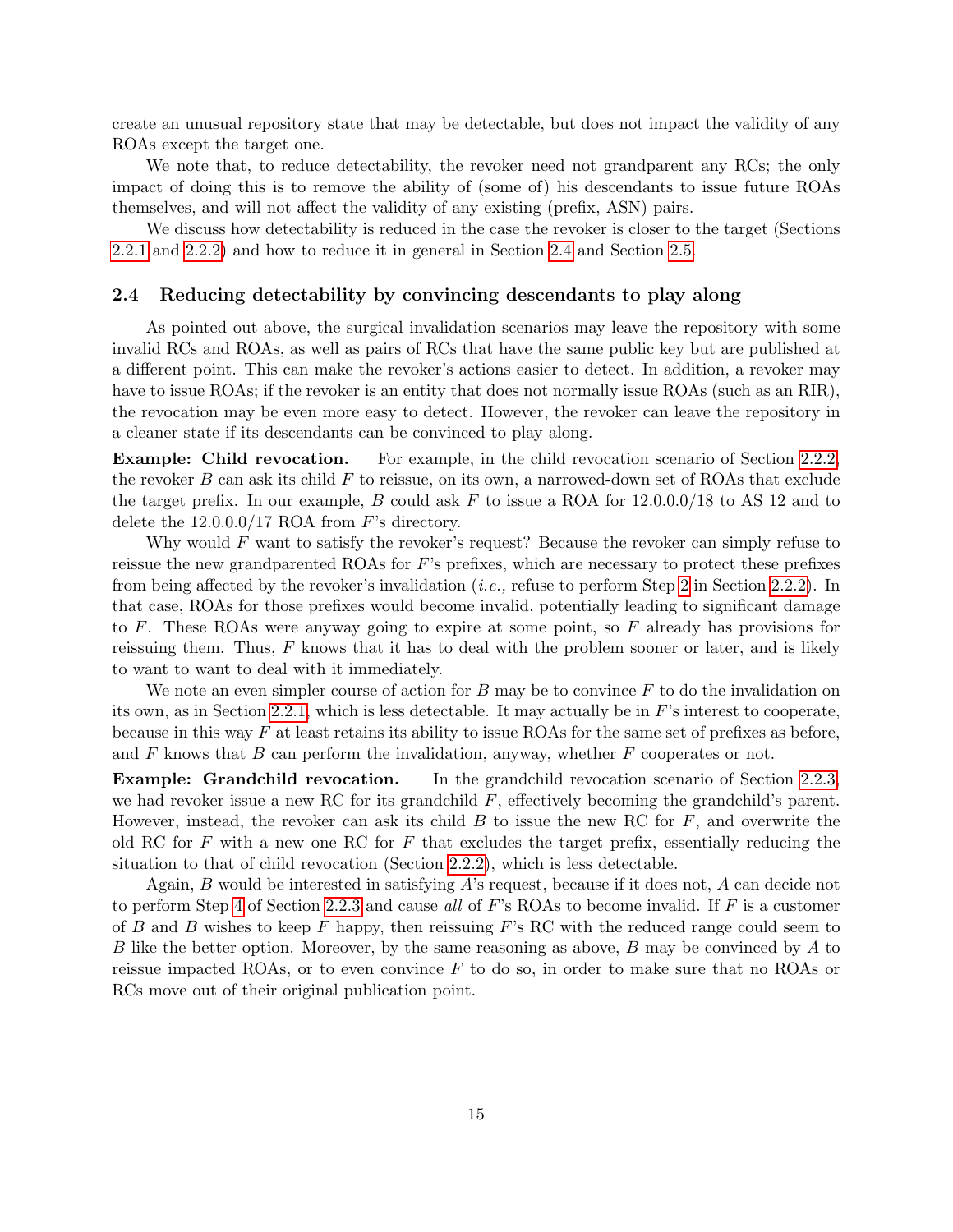## <span id="page-16-0"></span>2.5 Some preliminary recommendations for the design of a detector

While more analysis is needed to understand exactly how to design a detector that can distinguish suspicious manipulations of the RPKI from normal RPKI churn, our analysis does suggest that the detecting following types of actions might be useful in the design of such a detector:

- 1. Detecting when ROAs or RCs are deleted from a publication point and its manifest, or overwritten with different (smaller) sets of resources, bound to AS 0, or invalidated via a CRL.
- 2. Detecting when a newly issue ROAs causes routes that have been advertised in BGP to become invalid.
- 3. Detecting when grandparenting occurs, especially if it is accompanied by invalidation of a child RC that contains address space that is a superset of the address space in the grandparented RCs and ROAs.

Careful research is required before such a detector can be developed, especially since many manipulations of the RPKI can look similar to normal RKPI churn; for instance, grandparenting for "legitimate" reasons, as described in [\[6, Section 1\],](http://tools.ietf.org/html/draft-ymbk-rpki-grandparenting-02#section-1) or make-before-break reissuance of RCs due to key rollovers or transfers of address space, or revocation/expiration of RCs and ROAs due to legitimate terminations of business agreements, etc.. This is further complicated by the fact that only limited deployments of RPKI exist today, and so it is difficult to tell what "normal" RPKI churn will look like in the future.

# <span id="page-16-1"></span>3 Impacting prefix reachability.

Now that we've seen how a revoker can cause a target ROA to become invalid, we next consider how this action impacts prefix reachability. The following point is very important:

The impact of RPKI manipulations on prefix reachability depends on policies used by relying parties.

Suppose a target ROA in the RPKI becomes invalid. How does this affect the ability of relying parties (*i.e.*, parties that consume information from RPKI) to reach the target prefix (*i.e.*, the prefix in the invalid ROA)? The answer is that it depends on how relying parties consume information from RPKI. Each relying party uses its own local policies to decide how to consume RPKI information; this decision is not specified or recommended in any RFC or other specification. Therefore, to understand the impact of a invalidated ROA, we shall instead consider some plausible policies for consuming RPKI information that could be implemented by a relying party, and discuss their impact on prefix reachability. We consider three policies:

- 1. using RPKI information to decide which routes to originate for a customer (Section [3.1\)](#page-17-0)
- 2. using RPKI information to construct prefix filters for stub customers, (essentially, using RPKI information as IRR instance that is used for prefix filtering) (Section [3.2\)](#page-18-0)
- 3. using RPKI information for origin authentication (Section [3.3\)](#page-18-1)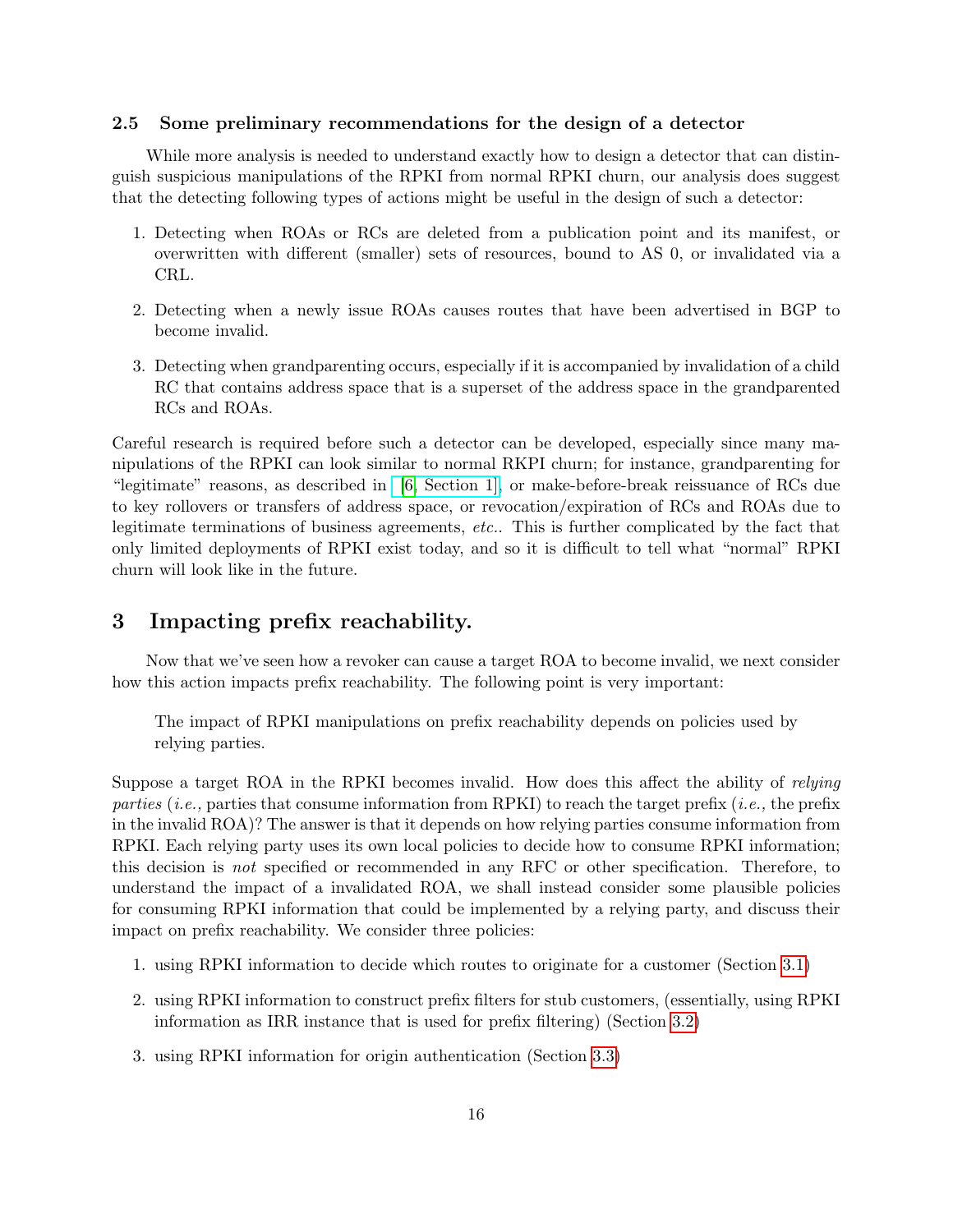For each policy, we shall (1) explain the policies, (2) their ability to blunt attacks on BGP, *i.e.*, how this policies can improve routing security, and (3) how these policies can impact target prefix reachability when the target ROA becomes invalid. We shall see that points (2) and (3) are typically at odds; a policy that effectively blunts routing attacks is more likely to have a significant impact on target prefix reachability when the target ROA becomes invalid.

### <span id="page-17-0"></span>3.1 Using RPKI to decide which routes to originate for customers.

Here, a network operator that originates a prefix for his customer uses the RPKI to verify the correctness of the IP prefix his customer claims to own. As an example, suppose a network operator in AS 42 has a customer from  $\text{Org C}$  that claims to own a prefix 52.52.0.0/16; the customer requests AS 42 to originate his prefix for him (so that in BGP, the prefix 52.52.0.0/16 is announced by AS 42). Before the network operator agrees to originate prefix 52.52.0.0/16, he checks to make sure that customer Org C is the true owner of the prefix. In this case, the customer Org C brings his RC to the provider, and if the RC is valid, the provider uses this as evidence that the customer owns the prefix.

**Effect on routing security.** It is important to note that RC alone is not bound to the identity of the customer in any way; this is because the subject name on the RC are a non-descriptive string chosen by the RC's issuer (see [RFC 6480 Section 2](http://tools.ietf.org/html/rfc6480#section-2) for details). Put more plainly, Org C's name will not appear anywhere on his RC. Thus, a malicious Org C could exploit this by bringing his provider the RC belonging to some other organization Org V; if the provider decides to originate the prefix in Org V's RC without Org V's permission, the malicious customer has effectively convinced his provider to perform a prefix hijack on Org V. Here are two ways to remedy this vulnerability:

- To deal with the lack of human-identifiable subject names in RCs, the RPKI uses a *Ghost*busters record, an object listing Org C's RPKI maintainer's name and contact information and signed by Org C's RC (see [RFC 6493](http://datatracker.ietf.org/doc/draft-ietf-sidr-ghostbusters/) for details). Thus, if the RC has a valid Ghostbuster record mapping to the customer, then the provider can verify that the RC really belongs to his customer.
- Another way to validate that a customer really owns a prefix is to request the customer to issue a ROA for that prefix. More specifically, in our setting, the provider AS 42 would require the customer that holds the RC for prefix 52.52.0.0/16 to either (a) issue a ROA binding AS 42 to prefix 52.52.0.0/16, or (b) give the provider access to the secret key corresponding the public key in the customer's RC, and have the provider use that secret key to issue a ROA binding AS 42 to prefix 52.52.0.0/16.

If the resulting ROA is valid, the provider no longer needs to trust the customer to bring the correct RC; instead, he is presented with cryptographic proof that the customer owns the secret key that corresponds to the public key that is in the RC, which should only be possible if the customer is the true owner of the RC, and therefore also the prefix certified by the RC.

In both cases, this policy can be used as proof that the customer really owns the prefix, and therefore can prevent an inadvertent prefix hijack on the part of the provider.

Impact on prefix reachability. If the customer's RC becomes invalid prior to the customer's request to originate a prefix, the provider might refuse to originate that prefix. However, as origination of a new prefix is done "manually", the provider can also manually verify whether or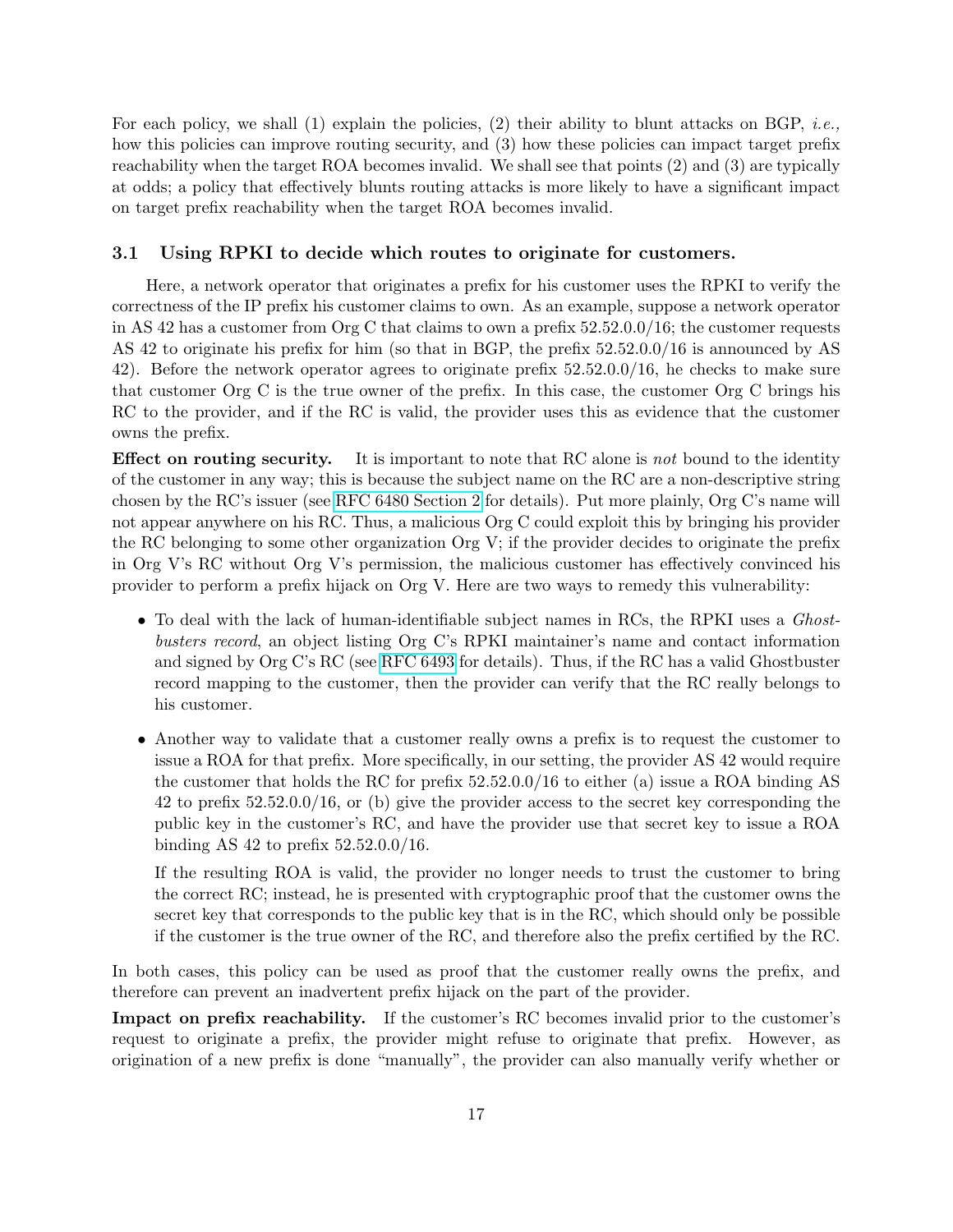not the customer should be allowed to originate the prefix, using data sources other than the RPKI. Moreover, the customer could always try to find another provider that is willing to originate the prefix for him, but this could prove difficult if his RC is invalid. However, it is important to note that if no provider is willing to originate a prefix with an invalid RC, then the prefix then becomes unreachable to every AS in the Internet, even those that do not rely on information from the RPKI.

#### <span id="page-18-0"></span>3.2 Using RPKI to construct prefix filters for stub customers

A provider uses RPKI information to create a whitelist of prefixes his stub customer should be allowed to originate, and drops all announcements made by this stub customer for prefixes not on this whitelist. This is the same functionality provided today by prefix filters with the exception that in the subsequent discussion we will only consider filtering for stub customers,  $(i.e.,$  customers with no customer's of their own), rather than the filtering the entire customer cone, *i.e.*, customers of customers, customers of customer's customers, etc..

Implementation. This policy can be implemented automatically using a prefix list construction tool like IRRpowerTools [\[3\]](#page-21-7) that downloads information from an Internet Routing Registry (IRR) instance generated from RPKI repositories, (but does not use information from any other IRR instance). For example, RIPE has an prototype IRR instance that serves RPSL objects created from validated ROAs, see [\[24\]](#page-22-6). Note also the IRRpowerTools can automatically construct prefix whitelists, updating these regularly  $(e.g.,$  once per day) based on the changing information in the IRR.

**Effect on routing security.** If every provider of a given stub customer uses this policy, this policy can prevent prefix hijacks by that stub customer.

Effect on prefix reachability. Suppose a target stub's ROA becomes invalid. The following conditions must hold for target prefix to become unreachable for every AS in the Internet, even those that do not consume RPKI information:

- 1. every provider of the target stub uses the policy described in this section (*i.e.*, construct prefix filters for stub customers using an IRR instance generate from valid ROAs), and
- 2. a route object (that maps a prefix to an origin AS) is removed from the IRR instance when its corresponding ROA becomes invalid.

Since this policy only applies to a provider's stub customer, a non-stub's prefix cannot become unreachable as a result of this policy. [4](#page-18-2)

#### <span id="page-18-1"></span>3.3 Use RPKI information for origin authentication.

Unlike the previous policy where RPKI information only impacts routes originated by a provider's stub customer, with full origin authentication the RPKI can impact routes originated by any AS. For details on how origin authentication is implemented, see [RFC 6483](http://tools.ietf.org/html/rfc6483) and [BGP Prefix](http://tools.ietf.org/html/draft-ietf-sidr-pfx-validate-09) [Origin Validation Draft](http://tools.ietf.org/html/draft-ietf-sidr-pfx-validate-09) [\[23\]](#page-22-7); for our purposes, it suffices to note that BGP routes seen at a relying party's router will be automatically classified as having one of the following validation states:

<span id="page-18-2"></span><sup>&</sup>lt;sup>4</sup>One can imagine some hybrid of this policy where "as-sets" from the IRRs are used alongside with ROAs to construct prefix filters for ASes deeper in the customer cone  $(i.e.,$  customers of customers, customers of customers of customers etc.). Its difficult to assess the security of doing this, since "as-sets" are not certified by the RPKI. However, if this policy is adopted, then the risk above could extend to non-stub customers as well.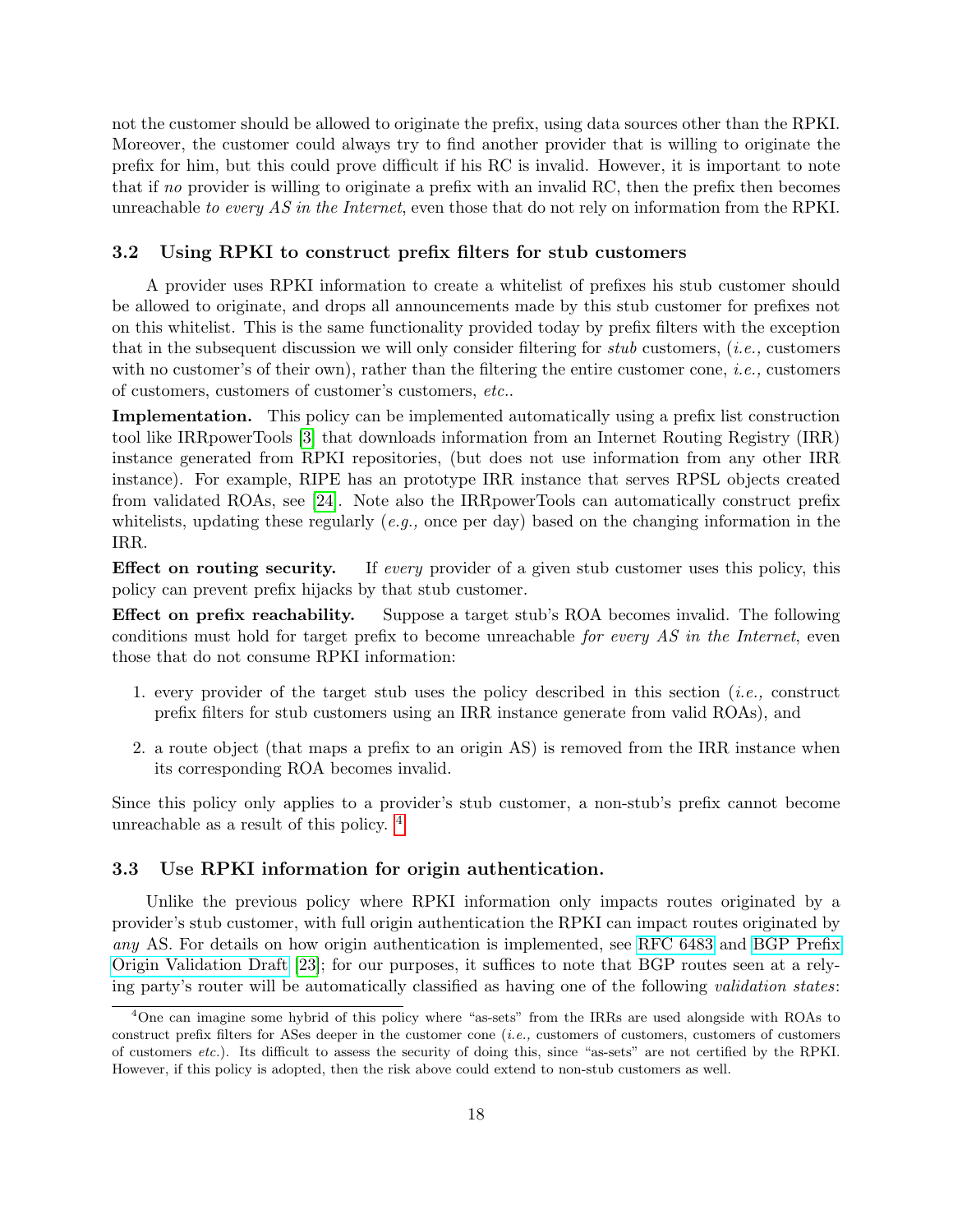"valid", "invalid", or "not-found" (synonymously, "unknown") based on ROA information from the RPKI. It is then up to the relying party's local policy to use these validation states as it sees fit — that is, the route's validation states can be ignored, or used to raise alarms, or to impact route selection, *etc.*. Here we focus on the case where validation state is used to impact route selection. [BGP Prefix Origin Validation Draft Section 5](http://tools.ietf.org/html/draft-ietf-sidr-pfx-validate-09#section-5) states:

Policies which could be implemented include filtering routes based on validation state (for example, rejecting all "invalid" routes) or adjusting a route's degree of preference in the selection algorithm based on its validation state. The latter could be accomplished by adjusting the value of such attributes as LOCAL PREF. Considering invalid routes for BGP decision process is a pure local policy matter and should be done with utmost care.

The RFC does not specify how validation state should impact route selection policies. Since there is a myriad of such policies, we will consider only two plausible policies here: (1) depreference invalid (Section [3.3.1\)](#page-19-0), and (2) drop invalid (Section [3.3.2\)](#page-20-0). Note that both of these policies are mentioned in the quote above.

#### <span id="page-19-0"></span>3.3.1 Depreference invalid.

The policy. Reduce the "degree of preference" for an invalid route. The terminology "degree of preference" is used because the impact of a route's validation state can occur anywhere in the multi-step BGP decision process [\[8\]](#page-21-8). There are multiple ways the degree of preference could be selected. Here are a few possibilities:

- 1. Strictly prefer valid. Prefer any valid route over any invalid route. (This is the strictest depreference invalid policy.)
- 2. Prefer valid after LOCAL PREF. A more complex policy could first rank routes by LOCAL PREF and then break ties on validation state. This policy, for example, could be used to realize a preference for an *invalid customer route* over a *valid provider route*, while preferring a valid customer route over an invalid customer route.
- 3. Prefer valid after AS PATH length. Another possible policy might be to prefer a valid route over an invalid route only if both routes have equal LOCAL PREF (where the LO-CAL PREF function ignores validation state) and AS-path length.

Remember that longest-prefix match forwarding only allows for comparing the preferences of routes with exactly matching prefixes. Thus, the key point to keep in mind is that if a route is invalid for a given prefix, and there is a valid route with a higher degree of preference (according the relying party's routing policy) for the exact same prefix, than than the valid route is chosen for routing. However, if no such valid route is available, then the invalid route is chosen.

Impact on routing security. This policy cannot prevent subprefix hijacks. To see why, consider the following example paraphrased from [RPKI-Based Origin Validation Operation Draft](http://tools.ietf.org/html/draft-ietf-sidr-origin-ops-19#section-5) [\[7,](#page-21-9) Section 5]. Suppose that there is a valid ROA for prefix 10.0.0.0/16 with origin AS 42 and maxlen 24, and suppose that AS 42 sends a BGP announcement for prefix 10.0.0.0/16 only. Suppose a subprefix hijacker (AS 666) announces a BGP route for prefix  $10.0.0.0/24$  (with origin AS 666).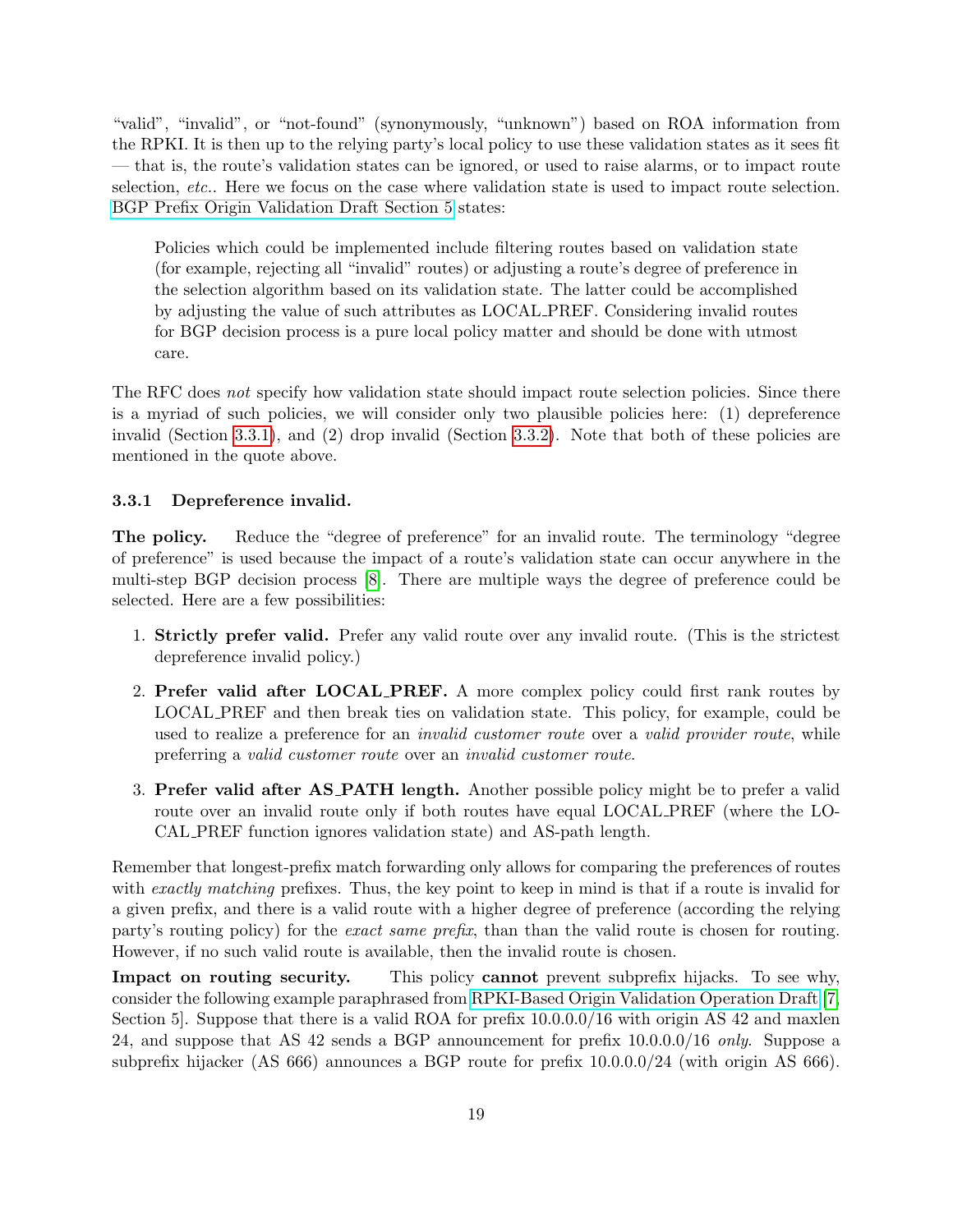Even though this route is invalid, this is the only route that is announced in BGP for prefix 10.0.0.0/24. Since there is no valid route for 10.0.0.0/24, longest prefix-match forwarding will choose the invalid route, and traffic for address 10.0.0.0/24 will be sent to the hijacker. Note that the Pakistan Telecom/YouTube incident was a subprefix hijack of this type [\[26\]](#page-22-1).

This policy can sometimes blunt the impact *prefix hijacks*, *i.e.*, where the hijacker announces a prefix of the exact same length as the victim prefix. (That is, in the example above, the hijacker would originate  $10.0.0.0/16$  instead of  $10.0.0.0/24$ .) However, the degree to which this attacks are prevented depends on the degree of preference for valid routes uses by the relying parties. For instance, if all AS in the Internet use the "Strictly prefer valid" policy (item 1 above), then all prefix hijacks are prevented. However, if some ASes use more complex "depreference invalid" policies, then the hijacker's path might still be preferred over the legitimate path. For example, if all ASes use the "Prefer valid after AS PATH length" policy above, these ASes would choose the hijacker's route if the hijacker's path is of equal LOCAL PREF but is shorter than the legitimate path. Finally, we note that one AS's policies can influence the routes selected by another AS, even if that AS uses the "Strictly prefer valid" policy. To see how, suppose an AS implements the "Prefer valid after AS PATH length" policy above, and the hijacker's path has equal LOCAL PREF and is shorter than the legitimate route. In this case, that AS would select and propagate the hijacked route to its neighbor, so that the invalid route is the only route learned by this neighbor; thus this neighbor is forced to select the invalid route, even if it uses the "Strictly prefer valid" policy.

Impact on prefix reachability. Suppose a target ROA becomes invalid. The route announced for the target prefix by the AS in the target ROA also becomes invalid. We now have two cases:

- If there is no alternate route announced in BGP with a valid origin the target prefix, there is no impact on prefix reachability; traffic still goes to the (invalidated) target prefix.
- If there is alternate route with a valid origin announced in BGP for the target prefix, this alternate valid origin can impact prefix reachability, potentially attract convincing some ASes to route to this alternate route. (How many ASes would route to the alternate route depends on the topology of the network and type of depreference invalid policies used by other ASes in the network.)

**Note.** The complexity of the depreference invalid policy (*i.e.*, the fact that many such policies exist, depending where validity state is placed in the BGP decision process, AND the fact that different ASes could place validity state at different points in the BGP path selection process) suggest that a more detailed analysis of the impact of this policy may be needed. We leave this analysis to future work.

#### <span id="page-20-0"></span>3.3.2 Drop invalid

The policy. This (strict) policy drops any invalid BGP route. That, a relying party will never send traffic along an invalid route.

Impact on routing policy. This policy stops all prefix hijacks, and all subprefix hijacks.

Impact on prefix reachability. If a target ROA becomes invalid, then the target prefix is no longer reachable at the router that is dropping invalid routes.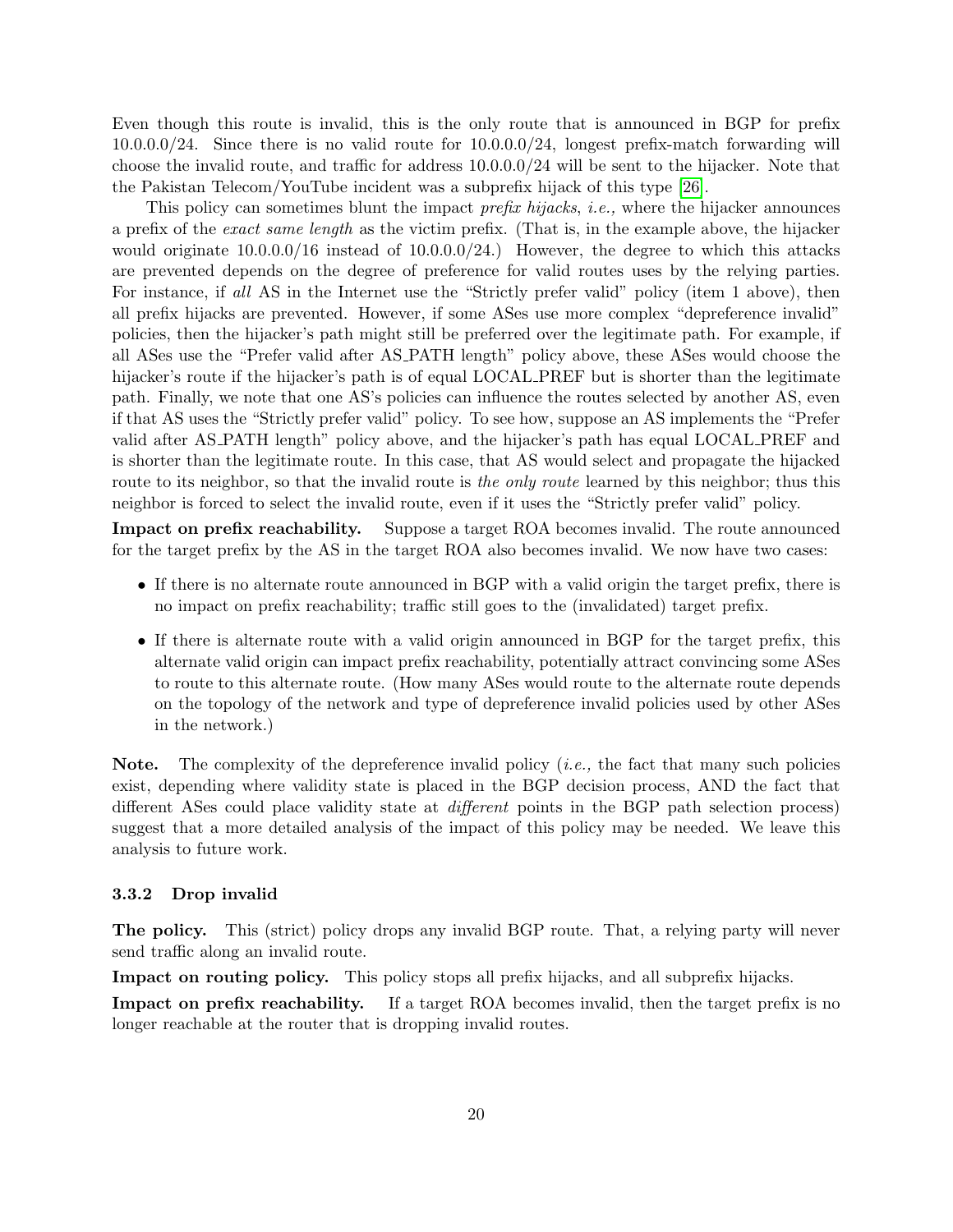# Acknowledgments

We thank Tony Tauber for many useful discussions. We also thank the members of the FCC CSRIC Working Group 6 on Secure BGP Deployment for inspiring this study.

# References

- <span id="page-21-2"></span>[1] The open network initative. <http://opennet.net/>.
- <span id="page-21-5"></span>[2] rcynic software. <http://trac.rpki.net>.
- <span id="page-21-7"></span>[3] IRR power tools. <http://sourceforge.net/projects/irrpt/>, 2011.
- <span id="page-21-1"></span>[4] S. Amante. Risks associated with resource certification systems for internet numbers, 2012.
- [5] R. Austein, G. Huston, S. Kent, and M. Lepinski. RFC 6486: Manifests for the Resource Public Key Infrastructure (RPKI). Internet Engineering Task Force (IETF), 2012. [http://tools.ietf.org/html/](http://tools.ietf.org/html/rfc6486) [rfc6486](http://tools.ietf.org/html/rfc6486).
- <span id="page-21-6"></span>[6] R. Bush. Responsible Grandparenting in the RPKI. Internet Engineering Task Force Network Working Group, 2012. <http://tools.ietf.org/html/draft-ymbk-rpki-grandparenting-02>.
- <span id="page-21-9"></span>[7] R. Bush. RPKI-Based Origin Validation Operation. Internet Engineering Task Force Network Working Group, 2012. <http://tools.ietf.org/html/draft-ietf-sidr-origin-ops-19>.
- <span id="page-21-8"></span>[8] Cisco. Bgp best path selection algorithm: How the best path algorithm works. Document ID: 13753, May 2012. [http://www.cisco.com/en/US/tech/tk365/technologies\\_tech\\_](http://www.cisco.com/en/US/tech/tk365/technologies_tech_note09186a0080094431.shtml#bestpath) [note09186a0080094431.shtml#bestpath](http://www.cisco.com/en/US/tech/tk365/technologies_tech_note09186a0080094431.shtml#bestpath).
- <span id="page-21-0"></span>[9] J. Cowie. Rensys blog: China's 18-minute mystery. [http://www.renesys.com/blog/2010/11/](http://www.renesys.com/blog/2010/11/chinas-18-minute-mystery.shtml) [chinas-18-minute-mystery.shtml](http://www.renesys.com/blog/2010/11/chinas-18-minute-mystery.shtml).
- <span id="page-21-4"></span>[10] J. Cowie. Wikileaks: Moving target. Renesys blog, December 7 2010. [http://www.renesys.com/blog/](http://www.renesys.com/blog/2010/12/wikileaks-moving-target.shtml/) [2010/12/wikileaks-moving-target.shtml/](http://www.renesys.com/blog/2010/12/wikileaks-moving-target.shtml/).
- <span id="page-21-3"></span>[11] J. Fallows. The connection has been reset. The Atlantic, March 2008.
- [12] G. Huston. RFC 6485: The Profile for Algorithms and Key Sizes for Use in the Resource Public Key Infrastructure (RPKI). Internet Engineering Task Force (IETF), 2012. [http://tools.ietf.org/html/](http://tools.ietf.org/html/rfc6485) [rfc6485](http://tools.ietf.org/html/rfc6485).
- [13] G. Huston, R. Loomans, and G. Michaelson. RFC 6481: A Profile for Resource Certificate Repository Structure. Internet Engineering Task Force (IETF), 2012. <http://tools.ietf.org/html/rfc6481>.
- [14] G. Huston, R. Loomans, and G. Michaelson. RFC 6487: A Profile for X.509 PKIX Resource Certificates. Internet Engineering Task Force (IETF), 2012. <http://tools.ietf.org/html/rfc6487>.
- [15] G. Huston and G. Michaelson. RFC 6483: Validation of Route Origination Using the Resource Certificate Public Key Infrastructure (PKI) and Route Origin Authorizations (ROAs). Internet Engineering Task Force (IETF), 2012. <http://tools.ietf.org/html/rfc6483>.
- [16] G. Huston, G. Michaelson, and S. Kent. RFC 6489: Certification Authority (CA) Key Rollover in the Resource Public Key Infrastructure (RPKI). Internet Engineering Task Force (IETF), 2012. [http:](http://tools.ietf.org/html/rfc6489) [//tools.ietf.org/html/rfc6489](http://tools.ietf.org/html/rfc6489).
- [17] S. Kent, D. Kong, K. Seo, and R. Watro. RFC 6484: Certificate Policy (CP) for the Resource Public Key Infrastructure (RPKI). Internet Engineering Task Force (IETF), 2012. [http://tools.ietf.org/](http://tools.ietf.org/html/rfc6484) [html/rfc6484](http://tools.ietf.org/html/rfc6484).